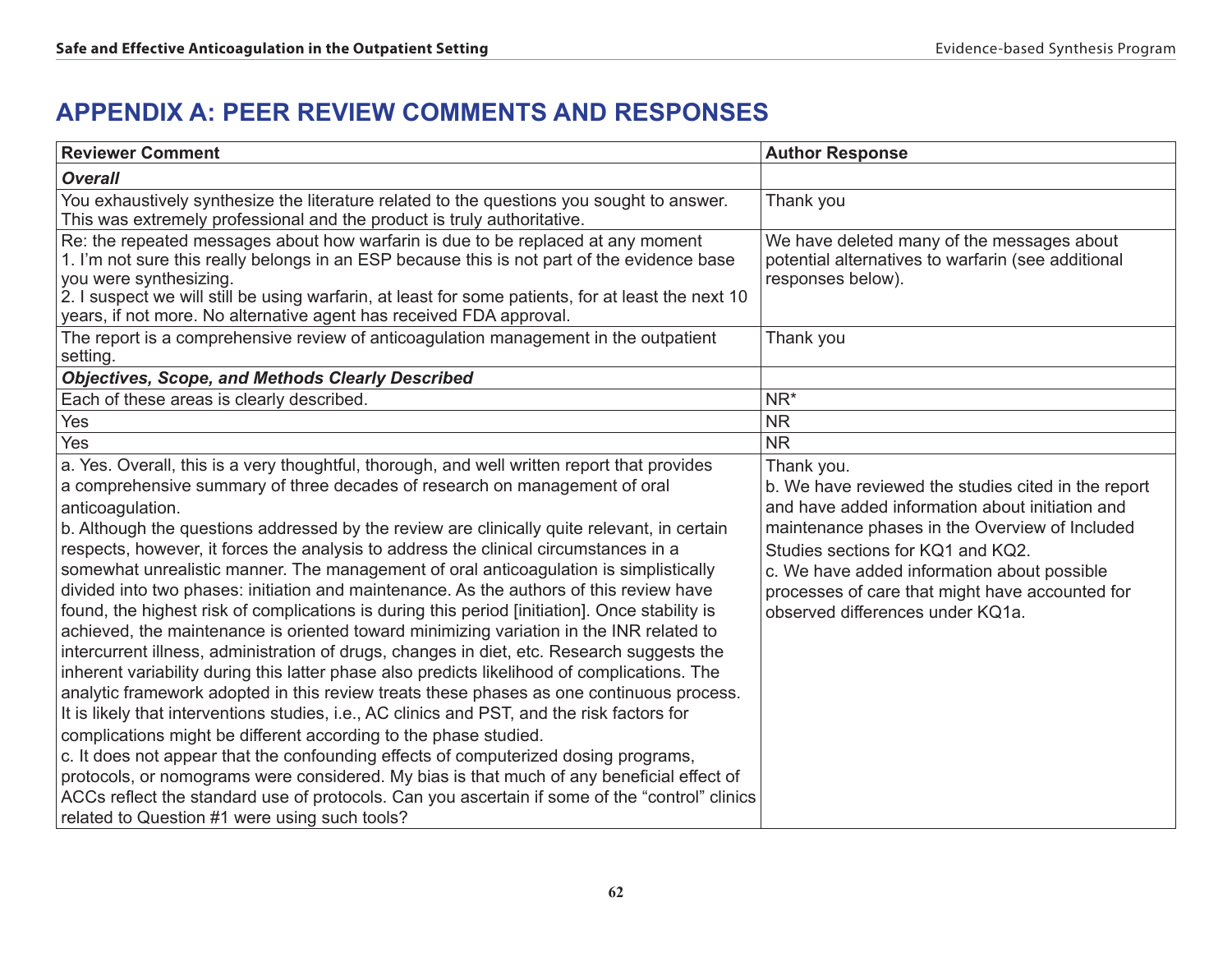| <b>Bias</b>                                                                                                                                                                                                                                                                                                                                                                                                                                                                                                                                                                                                                                                                                                                                                                                                                                                                                                                                                                                                                                                                                                                                                                                                   |                                                                                                                                                                                                                                                                                |
|---------------------------------------------------------------------------------------------------------------------------------------------------------------------------------------------------------------------------------------------------------------------------------------------------------------------------------------------------------------------------------------------------------------------------------------------------------------------------------------------------------------------------------------------------------------------------------------------------------------------------------------------------------------------------------------------------------------------------------------------------------------------------------------------------------------------------------------------------------------------------------------------------------------------------------------------------------------------------------------------------------------------------------------------------------------------------------------------------------------------------------------------------------------------------------------------------------------|--------------------------------------------------------------------------------------------------------------------------------------------------------------------------------------------------------------------------------------------------------------------------------|
| I believe there is significant bias shown in support of the direct thrombin inhibitors class and<br>specially dabigatran which is yet to be approved for release to the US market (see pages<br>iii, iv, and vi of the Executive Summary for example); these statements are all speculative<br>and biased and should not be included in an evidence based report. A more benign and<br>accurate statement to be considered that could be used once in the Executive Summary:<br>"New anticoagulants which may offer the same clinical efficacy and safety profile as<br>warfarin with considerable less monitoring are currently being evaluated for the US market.<br>Final FDA approval of these products may significantly alter the standard for anticoagulation<br>therapy and subsequent monitoring".                                                                                                                                                                                                                                                                                                                                                                                                   | Thank you for the suggested wording. We have<br>added a statement to the "Background" section<br>of the Executive Summary and the "Discussion<br>and Recommendations" section of the full report.<br>We have deleted all other statements about direct<br>thrombin inhibitors. |
| <b>No</b>                                                                                                                                                                                                                                                                                                                                                                                                                                                                                                                                                                                                                                                                                                                                                                                                                                                                                                                                                                                                                                                                                                                                                                                                     | <b>NR</b>                                                                                                                                                                                                                                                                      |
| There is no evidence in the report to support the conclusions regarding direct thrombin<br>inhibitors and specifically dabigatran (see pages iii, iv, vi, and 46). This drug has not<br>been approved by the FDA for use in the US and the report does not draw on any FDA<br>documents surrounding this drug. There have been several drugs that showed exceptional<br>promise in pre-marketing trials that have either been withdrawn from the market or had<br>their use severely limited due to problems found during post-marketing surveillance. Stating<br>that direct thrombin inhibitors are "poised to become the preferred treatment for long term<br>anticoagulation" shows bias towards this class of drugs that is not supported by evidence<br>in the report. The statement on page 46 ("The long term safety of these new agents is not<br>yet established") is not included in the executive summary. I would recommend removing<br>references to direct thrombin inhibitors from the report. If it is included, I would recommend<br>just stating this class of drugs is currently in clinical trials and the role in therapy has not<br>been defined but may impact the usage of warfarin. | We have added a statement to the "Background"<br>section of the Executive Summary and the<br>"Discussion and Recommendations" section of the<br>full report. We have deleted all other statements<br>about direct thrombin inhibitors.                                         |
| <b>No</b>                                                                                                                                                                                                                                                                                                                                                                                                                                                                                                                                                                                                                                                                                                                                                                                                                                                                                                                                                                                                                                                                                                                                                                                                     | <b>NR</b>                                                                                                                                                                                                                                                                      |
| <b>Other Published or Unpublished Studies</b>                                                                                                                                                                                                                                                                                                                                                                                                                                                                                                                                                                                                                                                                                                                                                                                                                                                                                                                                                                                                                                                                                                                                                                 |                                                                                                                                                                                                                                                                                |
| Not that I am aware of                                                                                                                                                                                                                                                                                                                                                                                                                                                                                                                                                                                                                                                                                                                                                                                                                                                                                                                                                                                                                                                                                                                                                                                        | <b>NR</b>                                                                                                                                                                                                                                                                      |
| <b>No</b>                                                                                                                                                                                                                                                                                                                                                                                                                                                                                                                                                                                                                                                                                                                                                                                                                                                                                                                                                                                                                                                                                                                                                                                                     | <b>NR</b>                                                                                                                                                                                                                                                                      |
| None to my knowledge                                                                                                                                                                                                                                                                                                                                                                                                                                                                                                                                                                                                                                                                                                                                                                                                                                                                                                                                                                                                                                                                                                                                                                                          | <b>NR</b>                                                                                                                                                                                                                                                                      |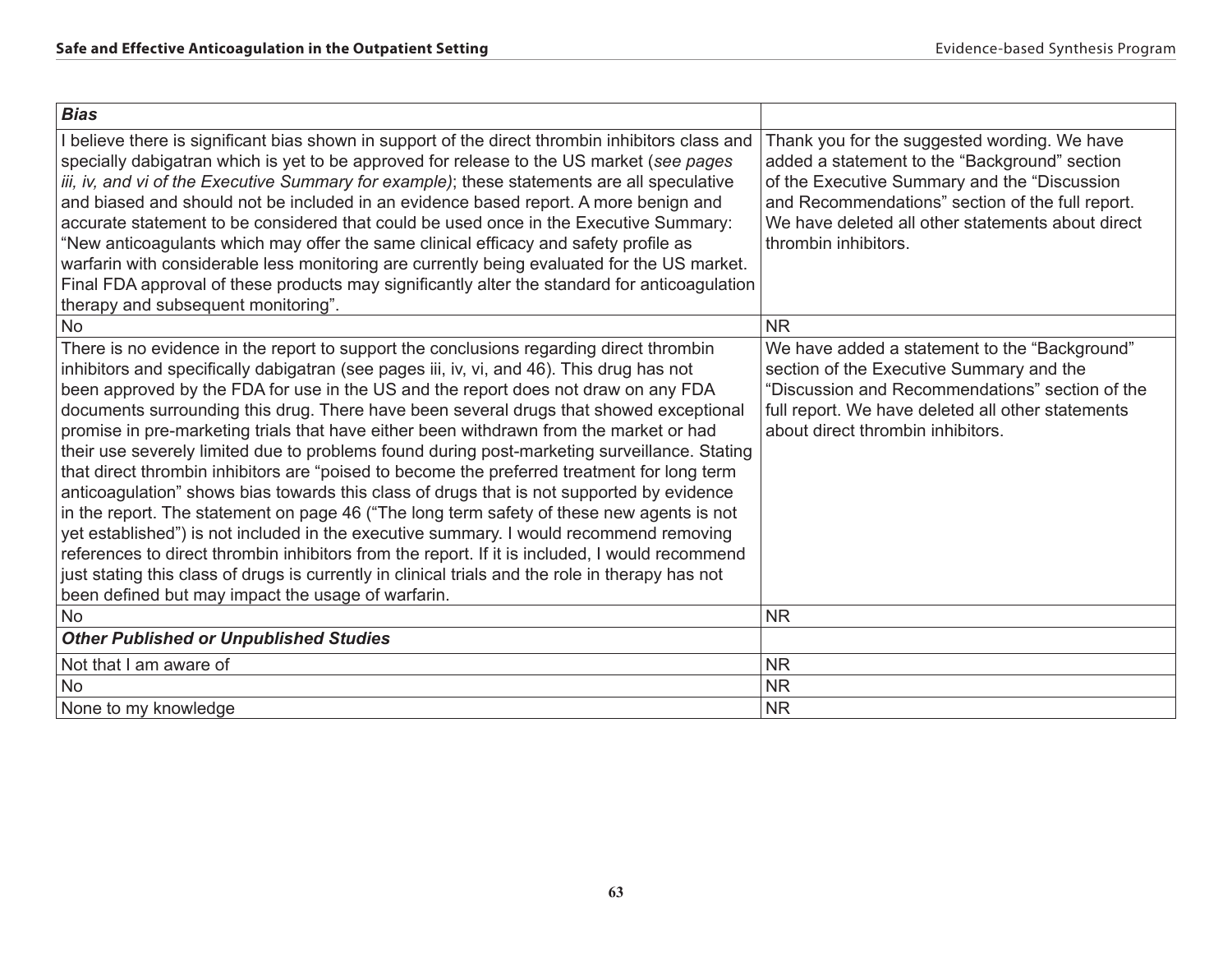| It is not clear that all studies have been included specifically:                               | Fihn 1993 was excluded, because it was outside of |
|-------------------------------------------------------------------------------------------------|---------------------------------------------------|
| 1. Fihn SD et al. Ann Intern Med 1993;118:511-520 (addresses several risk factors               | the search window (1996 or later).                |
| presented in Table 12 including variability in INR)                                             | Information for both Van Leeuwen 2008 and         |
| 2. Van Leeuwen Y et al. Thromb Haemost 2008;6:451-460 (addresses variability in INR as          | LeTourneau 2009 has now been added to the KQ3     |
| a risk factor)                                                                                  | section.                                          |
| 3. LeTourneau T. Chest 2009;136:1503-1513 (addressed variability in INR as a risk factor)       |                                                   |
| There is evidence that variability in INR Is important during the maintenance phase and         |                                                   |
| should be acknowledged in the review.                                                           |                                                   |
| <b>Additional Comments</b>                                                                      |                                                   |
| Page 23, paragraph 2 - change THIINRS to THINRS                                                 | NR.                                               |
| There are multiple statements diminishing the usefulness of this review with the assumption     | We have added a statement to the "Background"     |
| that direct thrombin inhibitors will replace warfarin for anticoagulation since they do not     | section of the Executive Summary and the          |
| require intensive monitoring. It seems premature to make this assumption based on               | "Discussion and Recommendations" section of the   |
| recently published RCTs. While these studies report the efficacy of the new drug in clinical    | full report. We have deleted all other statements |
| trial populations, the effectiveness (or cost-effectiveness) of these therapies in non-clinical | about direct thrombin inhibitors.                 |
| trial settings remains to be seen.                                                              |                                                   |
| The THINRS final analyses have been completed and the main study paper is planned               | We have been in contact with the CSPCC and        |
| for submission in February 2010. An inquiry on whether the unpublished results can be           | including unpublished data is not an option.      |
| included in the tables and meta-analysis could be sent to the CSPCC in Palo Alto.               |                                                   |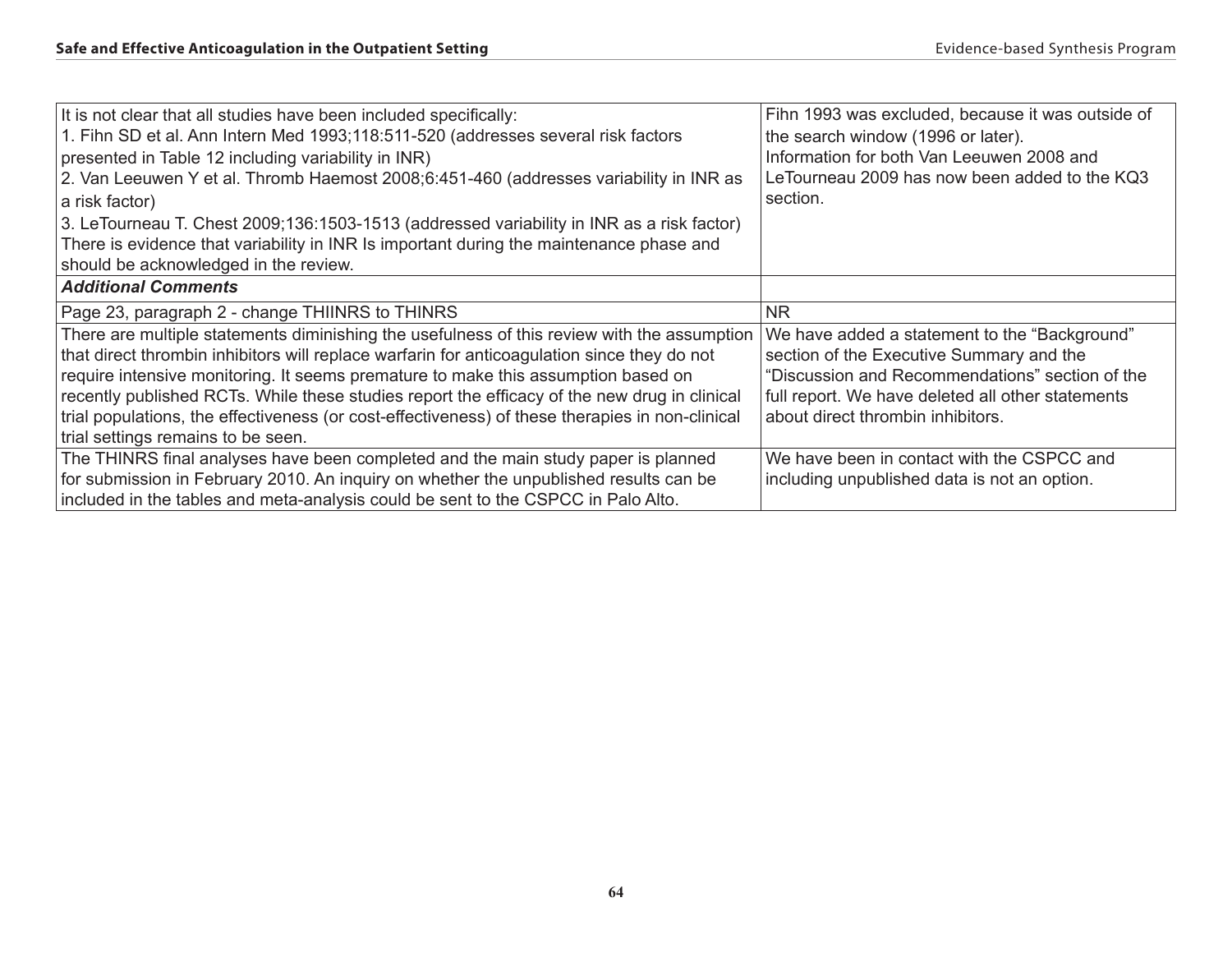| a. Although the literature synthesis showed insufficient evidence to conclude that ACC care<br>leads to fewer deaths, thromboembolic events, or major bleeding events than usual care,<br>several expert reviews have concluded that better quality anticoagulation control typically<br>seen within an ACC can infer better outcomes. This is discussed in Philips and Ansell<br>(2008) and the ACCP Guidelines (2008). This review does discuss other reviews (pg. 46)<br>but this disparity is not discussed in the Executive Summary.<br>b. Other organizations that have focused on quality and safety have supported AC clinics<br>(Joint Commission Sentinel Event Alert Issue 41; AHRQ Report #43, Part III, Chpt. 9).<br>c. For the conclusion on page iv that states "there is insufficient evidence for the VA to<br>actively promote the implementation of ACCs" I would recommend stating further that this<br>has not been the conclusion of other organizations or expand on how the conclusion of the<br>systematic review differs from conclusions of other organizations and experts in the field.<br>d. I would recommend adding that this synthesis of the literature did not consider the cost-<br>effectiveness of ACCs or resource utilization and therefore the conclusion that there is<br>insufficient evidence is based solely on evidence regarding clinical outcomes and does not<br>factor in patient satisfaction, costs, and resource utilization. As the VA does manage a large<br>portion of their patients within AC clinics HSR&D may want to consider a study that looks at<br>AC clinic patient management within the VA system and include these factors. | a. We have chosen to present the results from<br>our review in the Executive Summary leaving<br>comparisons to other studies in the Discussion<br>section. In agreement with the ACCP Guidelines, we<br>have noted the limited nature of the evidence in the<br><b>Executive Summary.</b><br>b. We have reviewed these documents. The Joint<br>Commission Alert is based on a few studies (not<br>a comprehensive review). The AHRQ Report was<br>completed in 2001 and therefore does not include<br>many of the studies cited in our review.<br>c. We are limited to reaching conclusions based on<br>the evidence.<br>d. Cost-effectiveness was outside the scope of the<br>report as defined by the Key Questions. We searched<br>for but were unable to identify evidence-based data<br>on resource utilization. Patient satisfaction results<br>are included in our review. We agree that a study<br>that includes costs and resource utilization would be<br>worthwhile and we have added a statement to that<br>effect in the Conclusions and Recommendations for |
|--------------------------------------------------------------------------------------------------------------------------------------------------------------------------------------------------------------------------------------------------------------------------------------------------------------------------------------------------------------------------------------------------------------------------------------------------------------------------------------------------------------------------------------------------------------------------------------------------------------------------------------------------------------------------------------------------------------------------------------------------------------------------------------------------------------------------------------------------------------------------------------------------------------------------------------------------------------------------------------------------------------------------------------------------------------------------------------------------------------------------------------------------------------------------------------------------------------------------------------------------------------------------------------------------------------------------------------------------------------------------------------------------------------------------------------------------------------------------------------------------------------------------------------------------------------------------------------------------------------------------------------------------------------------------------------------------|---------------------------------------------------------------------------------------------------------------------------------------------------------------------------------------------------------------------------------------------------------------------------------------------------------------------------------------------------------------------------------------------------------------------------------------------------------------------------------------------------------------------------------------------------------------------------------------------------------------------------------------------------------------------------------------------------------------------------------------------------------------------------------------------------------------------------------------------------------------------------------------------------------------------------------------------------------------------------------------------------------------------------------------------------------------------------|
| In a couple of places, the authors indicate that the review may be of limited value because<br>of the imminent introduction of direct thrombin inhibitors. Although this may well be true,<br>reports of demise of vit K antagonists have been prevalent for 3 decades. Although these<br>drugs have a narrow therapeutic ratio, they have an efficacy in preventing stroke of nearly<br>75%, higher, perhaps, than almost any other drug in regular therapeutic use. Given the fact<br>that the drug itself is relatively inexpensive, must typically be taken for many years, and has<br>a long track record, it may not be dislodged all that soon.                                                                                                                                                                                                                                                                                                                                                                                                                                                                                                                                                                                                                                                                                                                                                                                                                                                                                                                                                                                                                                           | Key Question 1.<br>We have added a statement to the "Background"<br>section of the Executive Summary and the<br>"Discussion and Recommendations" section of the<br>full report. We have deleted all other statements<br>about direct thrombin inhibitors.                                                                                                                                                                                                                                                                                                                                                                                                                                                                                                                                                                                                                                                                                                                                                                                                                 |

\*No Response Needed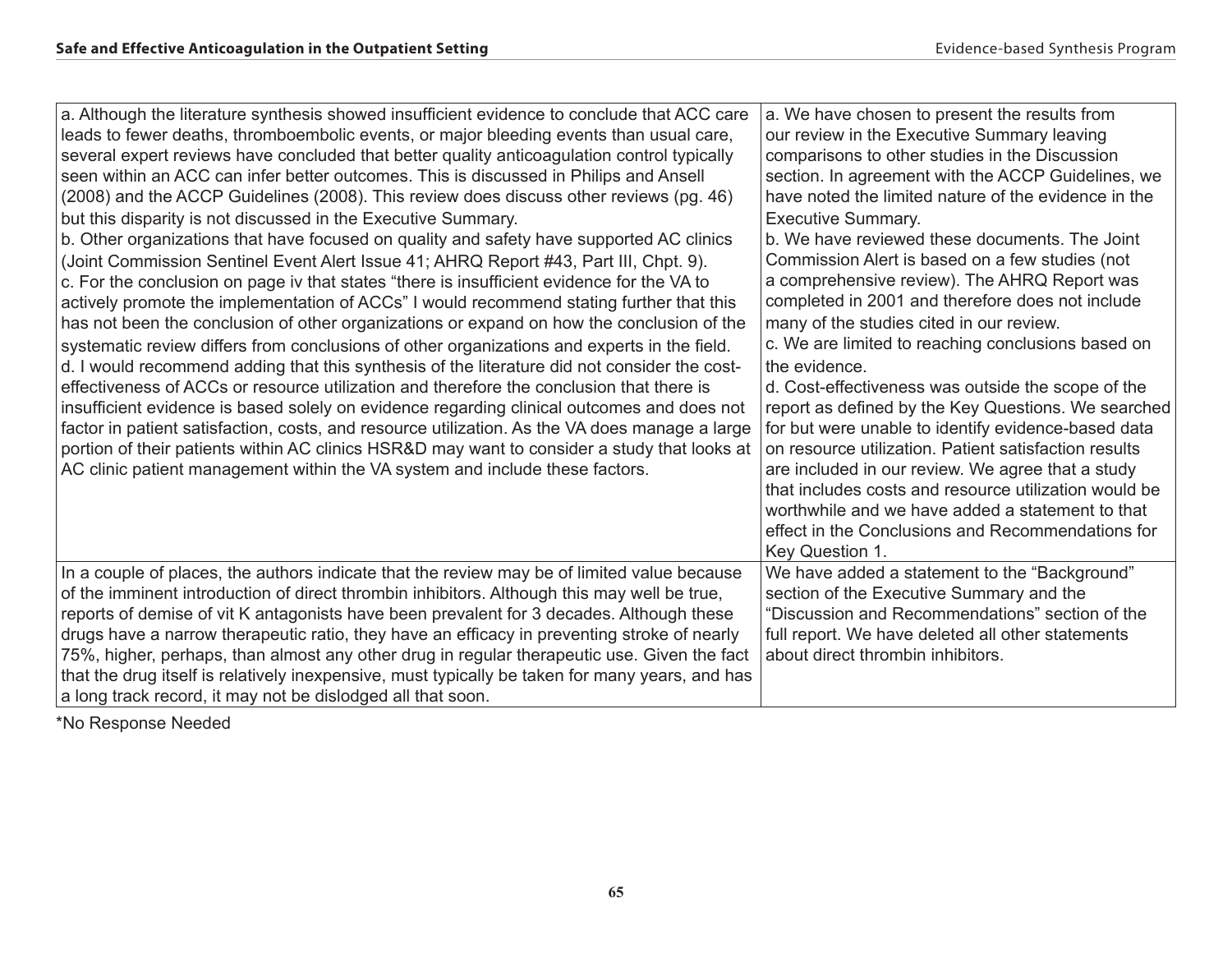# **APPENDIX B: Evidence Tables**

|  | Appendix B, Table 1 - Randomized Controlled Trials for Anticoagulation Clinic versus Usual Care (KQ1) |  |  |
|--|-------------------------------------------------------------------------------------------------------|--|--|
|  |                                                                                                       |  |  |

| <b>Study</b><br><b>Publication Year</b><br><b>Country of Origin</b><br><b>Funding source</b>                                                                                                                                       | Indication for anticoagulation<br>Entrance criteria<br><b>Duration of follow-up</b><br>Mean age<br>% Male<br><b>Inception Cohort/Time on OAC</b><br>prior to enrollment                                                                                                     | <b>Intervention Group (n)</b><br><b>Control Group (n)</b><br>Total sample size (N)                                                                                                                                                                                 | Outcomes evaluated*                                                          | <b>Study quality</b>                                                                             |
|------------------------------------------------------------------------------------------------------------------------------------------------------------------------------------------------------------------------------------|-----------------------------------------------------------------------------------------------------------------------------------------------------------------------------------------------------------------------------------------------------------------------------|--------------------------------------------------------------------------------------------------------------------------------------------------------------------------------------------------------------------------------------------------------------------|------------------------------------------------------------------------------|--------------------------------------------------------------------------------------------------|
| Matchar, et al. <sup>8</sup>                                                                                                                                                                                                       | Atrial fibrillation                                                                                                                                                                                                                                                         | Intervention Cluster:                                                                                                                                                                                                                                              | iii. VTE                                                                     | Allocation                                                                                       |
| 2002<br><b>USA</b><br>Agency for Healthcare<br>Research and Quality, DuPont<br><b>Pharmaceuticals Company</b>                                                                                                                      | Age $\geq$ 65, atrial fibrillation, enrolled in<br>1 of 6 managed care organizations<br>Mean Age: 76+7<br>% Male: 49<br>A follow-up period of the 9 months<br>immediately after the<br>anticoagulation service had attained<br>the minimum enrollment<br>Inception: unclear | referred to ACC:173,<br>not referred to ACC: 190<br>Control Cluster: 317<br>$N = 680$<br>2 Practice clusters within each site<br>were randomized to either access<br>or no access to an ACC. The<br>intervention clusters did not HAVE to<br>refer pts to the ACC. | iv. Bleeding<br>vii. Time in Therapeutic<br>Range                            | concealment: NA<br>Blinding: NR<br>Intention-to-treat:<br><b>NR</b><br>Dropouts reported:<br>yes |
| Wilson, et al. <sup>6</sup>                                                                                                                                                                                                        | <b>Mixed indications</b>                                                                                                                                                                                                                                                    | Intervention: ACC: 112                                                                                                                                                                                                                                             | i. All cause mortality                                                       | Allocation                                                                                       |
| 2003                                                                                                                                                                                                                               | All patients expected to be on warfarin Control: family physician:109<br>$\geq 3 \text{mo}$                                                                                                                                                                                 | $N = 221$                                                                                                                                                                                                                                                          | ii. Event related<br>mortality                                               | concealment: yes<br><b>Blinding: clinical</b>                                                    |
| Canada                                                                                                                                                                                                                             | Mean Age: 61+ 15 years                                                                                                                                                                                                                                                      |                                                                                                                                                                                                                                                                    | iii. VTE                                                                     | event adjudication                                                                               |
| Queen Elizabeth II Health Sciences<br><b>Centre Research Foundation</b><br>(Halifax, NS), Physicians' Services<br>Incorporated Foundation (Ottawa,<br>ON), London Health Sciences<br>Centre Internal research Fund<br>(London, ON) | % Male: 58<br>Follow-Up: 3 months<br>Inception $($ < 1 month): 81%                                                                                                                                                                                                          |                                                                                                                                                                                                                                                                    | iv. Bleeding<br>v. Patient Satisfaction<br>vii. Time in Therapeutic<br>Range | committee blinded<br>Intention-to-treat:<br><b>ves</b><br>Dropouts reported:<br>yes              |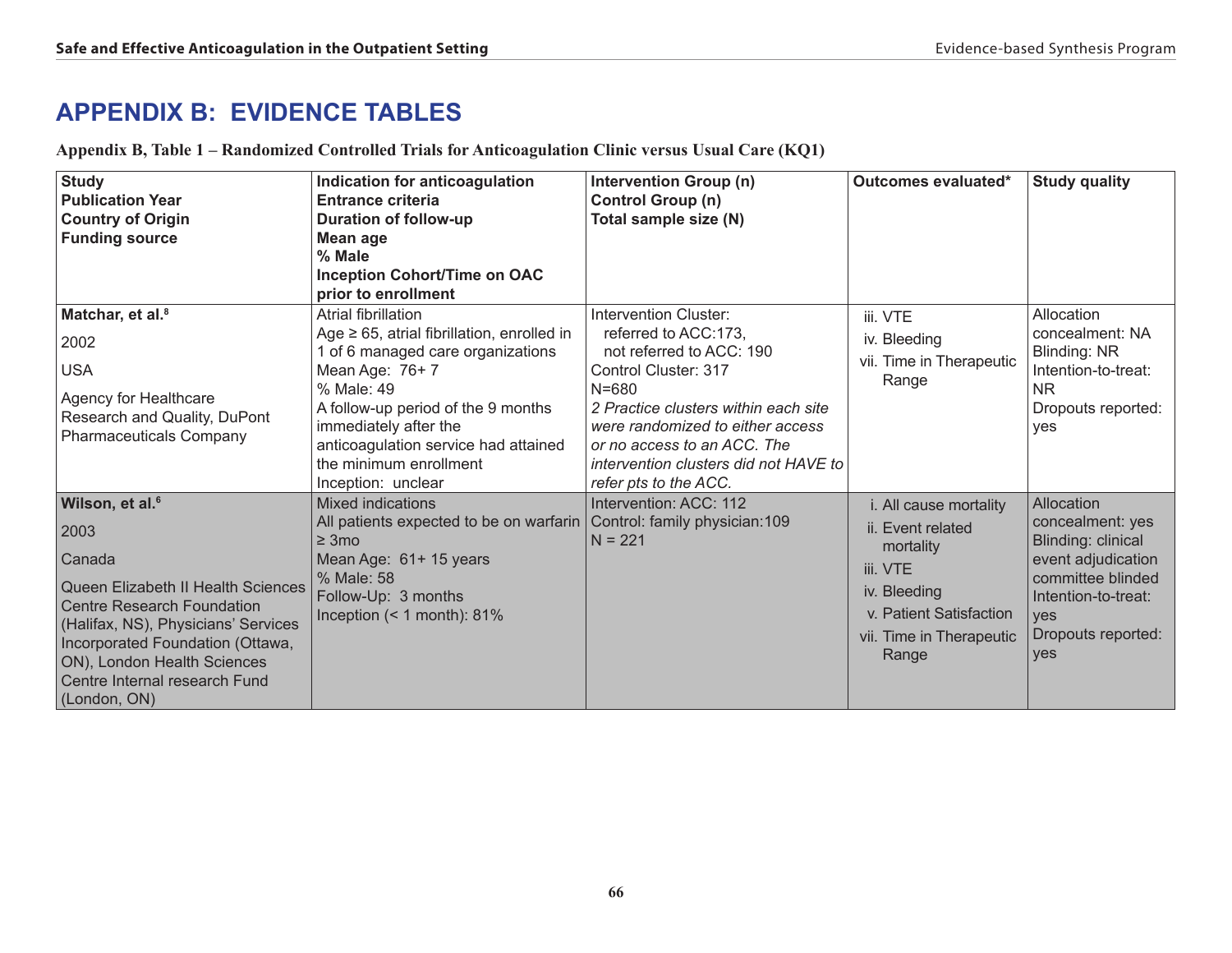| Mixed indications | Intervention: pharmacist-managed                                                                                                                                 | i. All cause mortality                                                                                                     | <b>Allocation</b>                                                                                                                  |
|-------------------|------------------------------------------------------------------------------------------------------------------------------------------------------------------|----------------------------------------------------------------------------------------------------------------------------|------------------------------------------------------------------------------------------------------------------------------------|
|                   |                                                                                                                                                                  | iii. VTE                                                                                                                   | concealment:                                                                                                                       |
|                   |                                                                                                                                                                  |                                                                                                                            | unclear                                                                                                                            |
|                   |                                                                                                                                                                  |                                                                                                                            | Blinding: NR                                                                                                                       |
|                   |                                                                                                                                                                  |                                                                                                                            | Intention-to-treat:                                                                                                                |
|                   |                                                                                                                                                                  |                                                                                                                            | no                                                                                                                                 |
|                   |                                                                                                                                                                  |                                                                                                                            | Dropouts reported:                                                                                                                 |
|                   |                                                                                                                                                                  | xiii. ER Utilization                                                                                                       | <b>ves</b>                                                                                                                         |
|                   | of warfarin therapy<br>Mean Age: 59 + 14 years<br>% Male: 45<br>Follow-Up: max 2 years, average<br>length cannot be determined<br>Inception cohort: see page 602 | All patients, age $\geq$ 18, requiring $\geq$ 3mo $\vert$ ACC: 69<br>Control: hematologist-managed<br>ACC: 69<br>$N = 138$ | iv. Bleeding<br>v. Patient Satisfaction<br>vii. Time in Therapeutic<br>Range<br>xi. Hospitalization<br>xii. Outpatient Utilization |

## \* OUTCOMES

- i. All cause mortality
- ii. Event related mortality
- iii. VTE (venous thromboembolic events)
- iv. Bleeding
- v. Patient Satisfaction
- vi. Quality of Life
- vii. Time in Therapeutic Range
- viii.% of INRs in Therapeutic Range
- ix. INR Variability
- x. # of Total INR Values
- xi. Hospitalization
- xii. Outpatient Utilization
- xiii.ER Utilization
- xiv. Outpatient Laboratory Utilization
- xv. Long-term Care Admission
	- (after related event)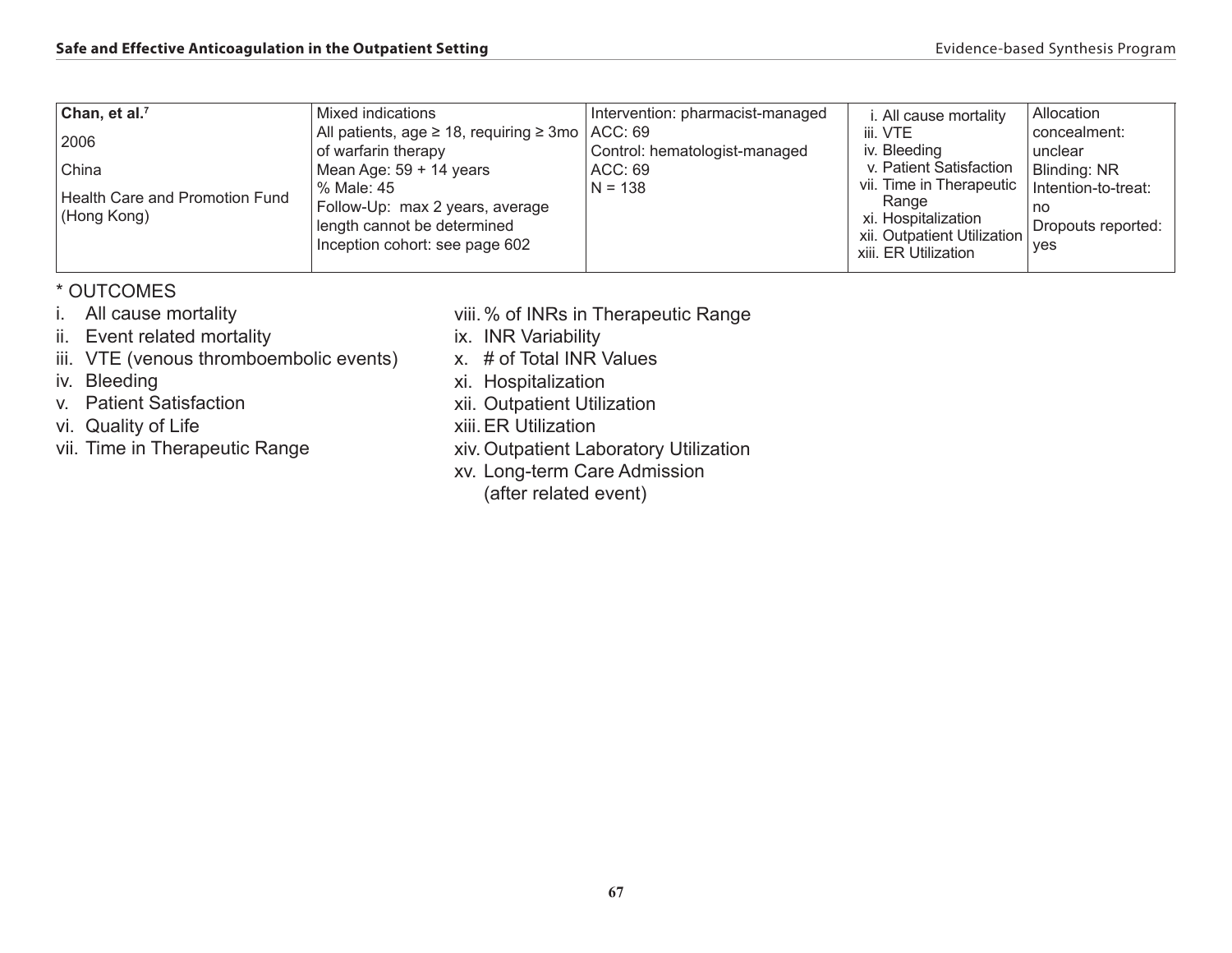| <b>Study</b><br><b>Publication Year</b><br><b>Country of Origin</b><br><b>Funding Source</b>             | <b>Study design</b><br>Indication for anticoagulation<br><b>Entrance criteria</b><br><b>Duration of follow-up</b><br>Mean age                                                                                                   | Intervention Group (n)<br><b>Control Group (n)</b><br>Total sample size (N)                                                                                                                                                                                                                                                                                                         | Outcomes evaluated*                                                                                                                                     |
|----------------------------------------------------------------------------------------------------------|---------------------------------------------------------------------------------------------------------------------------------------------------------------------------------------------------------------------------------|-------------------------------------------------------------------------------------------------------------------------------------------------------------------------------------------------------------------------------------------------------------------------------------------------------------------------------------------------------------------------------------|---------------------------------------------------------------------------------------------------------------------------------------------------------|
|                                                                                                          | % Male<br>% Inception/time on OAC prior to enrollment                                                                                                                                                                           |                                                                                                                                                                                                                                                                                                                                                                                     |                                                                                                                                                         |
| Lee, et al. <sup>9</sup><br>1996<br><b>USA</b>                                                           | <b>Prospective Cohort</b><br><b>Mixed indications</b><br>All patients discharged from hospital requiring long<br>term warfarin.<br>Follow-Up: 3 mos<br>Mean Age: 56.9<br>% Male: 57<br>Inception: NR                            | Intervention: Hospital discharges requiring long<br>term anticoagulation referred to anticoagulation<br>clinic. The ACC was led by a pharmacist and<br>included patient education via manuals, videos and<br>compliance aids. (68)<br>Control: Random sample of hospital discharges<br>requiring long term warfarin but not referred to<br>anticoagulation clinic (68)<br>$N = 136$ | xi. Hospitalization                                                                                                                                     |
| Chiquette, et al. <sup>10</sup><br>1998<br><b>USA</b>                                                    | <b>Retrospective Cohort</b><br><b>Mixed Indications</b><br>All patients, requiring ≥3mo of warfarin therapy,<br>with at least one outpatient visit<br>Follow-Up: NR<br>Mean Age: NR (90% < 65)<br>% Male: 53<br>Inception: 100% | Intervention: ACC which was led by a pharmacist<br>and included intensive patient education; no dosing<br>algorithm (183)<br>Control: Usual medical care (145)<br>$N = 328$                                                                                                                                                                                                         | iii. VTE<br>iv. Bleeding<br>vii. Time in Therapeutic<br>Range<br>viii. % of INRs in Therapeutic<br>Range<br>xi. Hospitalization<br>xiii. ER Utilization |
| Chamberlain, et al. <sup>11</sup><br>2001<br><b>USA</b><br>Southwest Washington<br><b>Medical Center</b> | <b>Retrospective Cohort</b><br><b>Mixed indications</b><br>All anticoagulation patients during study period<br>included<br>Follow-Up: NR<br>Mean Age: 63 + 15<br>% Male: 42<br>Inception: No/NR                                 | Intervention: Anticoagulation patients during the<br>period 11/1/1996 to 10/31/1997 followed in a<br>pharmacist-run anticoagulation clinic which included<br>POC testing (41)<br>Control: Anticoagulation patients during the period<br>11/1/1996 to 10/31/1997 followed in a family<br>medicine clinic that did not perform POC testing (75)<br>$N = 116$                          | iii. VTE<br>viii. % of INRs in Therapeutic<br>Range<br>xi. Hospitalization<br>xiii. ER Utilization                                                      |
| Witt, et al. <sup>12</sup><br>2005<br><b>USA</b>                                                         | <b>Retrospective Cohort</b><br>Mixed indications<br>≥ 18yo, on warfarin, ≥2 INR values during 6 mo<br>evaluation period<br>Follow-Up: 6 months<br>Mean Age: 67.8<br>% Male: 53<br>Inception:NR                                  | Intervention: Anticoagulation therapy managed<br>by a centralized, telephonic clinical pharmacy<br>anticoagulation service manned by pharmacists<br>available 24/7; patient education provided (3323)<br>Control: Anticoagulation therapy managed per<br>usual personal physician. (3322)<br>$N = 6645$                                                                             | All cause mortality<br>İ.<br>Event related mortality<br>ii.<br>iii. VTE<br>iv. Bleeding<br>vii. Time in Therapeutic<br>Range                            |

### **Appendix B, Table 2 – Observational Studies for Anticoagulation Clinic versus Usual Care (KQ1)**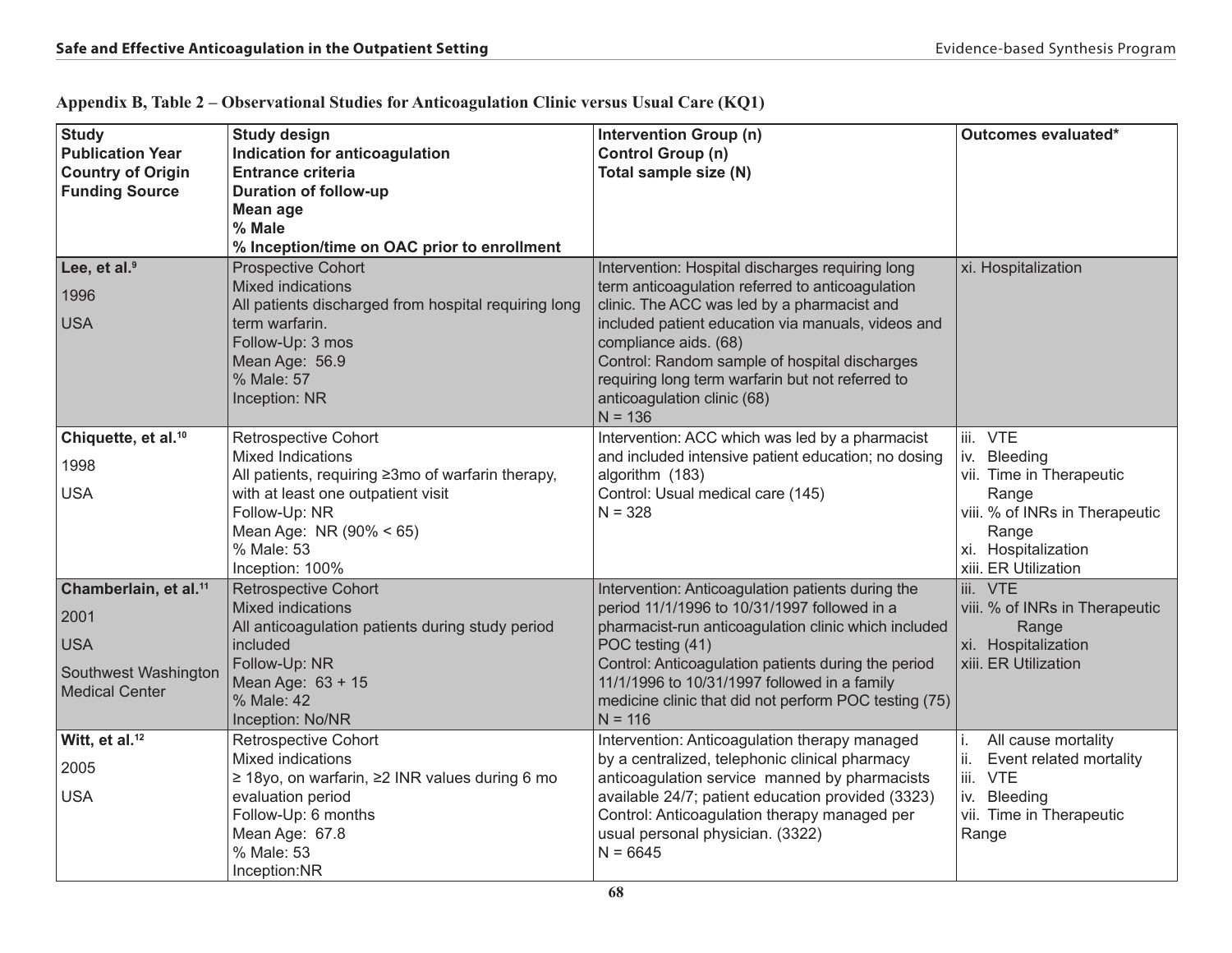| Du, et al. <sup>14</sup><br>2005<br>China                                                                                                                                              | Prospective cohort<br><b>Atrial fibrillation</b><br>NVAF on anticoagulation<br>Follow-Up: NR<br>Mean Age: 61.8<br>% Male: 59<br>Inception: NR                                                                                     | Intervention: referred to anticoagulation clinic<br>(details not provided) (66)<br>Control: followed by usual care which consists of<br>follow-up by cardiology outpatient clinic (138)<br>$N = 204$                                                                                                                                                                                     | iii. VTE<br>iv. Bleeding<br>viii. % of INRs in Therapeutic<br>Range          |
|----------------------------------------------------------------------------------------------------------------------------------------------------------------------------------------|-----------------------------------------------------------------------------------------------------------------------------------------------------------------------------------------------------------------------------------|------------------------------------------------------------------------------------------------------------------------------------------------------------------------------------------------------------------------------------------------------------------------------------------------------------------------------------------------------------------------------------------|------------------------------------------------------------------------------|
| Ansell, et al. <sup>16</sup><br>2007<br>USA, Sweden, Italy,<br>Spain, France<br>AstraZeneca<br>Pharmaceuticals                                                                         | <b>Retrospective Cohort</b><br><b>Atrial fibrillation</b><br>Cross-sectional cohort with chronic NVAF, age >18,<br>minimum 60 days of AC<br>Follow-Up: 12 months<br>Mean Age: NR<br>% Male: NR<br>Inception: NR                   | Intervention: Patients of anticoagulation clinics<br>using local protocols were followed in Italy and<br>Spain. ACC management was defined as care<br>provided in a systematic way by personnel<br>focusing specifically on AC management (395)<br>Control: Patients of routine medical care using<br>local protocols were followed in the US, Canada<br>and France (1116)<br>$N = 1511$ | vii. Time in Therapeutic<br>Range<br>viii. % of INRs in Therapeutic<br>Range |
| Wallvik, et al. <sup>15</sup><br>2007<br><b>Sweden</b><br>Joint Committee of<br>Northern Sweden<br><b>Health Care Region</b><br>and Foundation of<br>Medical Research in<br>Skelleftea | <b>Prospective Cohort</b><br><b>Mixed indications</b><br>All patients treated with warfarin in two regions of<br>northern Sweden.<br>Follow-Up: 1.8 years (mean), 4 yrs max<br>Mean Age: 69<br>% Male: 58<br>Inception cohort: NR | Intervention: Anticoagulation clinic, no details<br>provided (1537)<br>Control: Primary healthcare centre (1194)<br>$N = 2731$                                                                                                                                                                                                                                                           | iv. Bleeding                                                                 |
| Nichol, et al. <sup>13</sup><br>2008<br><b>USA</b><br>AstraZeneca<br>Pharmaceuticals                                                                                                   | <b>Retrospective Cohort</b><br><b>Atrial Fibrillation</b><br>NVAF on anticoagulation<br>Follow-Up: 12 mos<br>Mean Age: NR<br>% Male: 55<br>Inception: No                                                                          | Intervention: ACC run by an RN mostly by phone,<br>supervised by a cardiologist; intensive pt education<br>on first visit. (351)<br>Control: Usual care by internists, GPs or<br>cardiologists. (756)<br>$N = 1107$                                                                                                                                                                      | iii. VTE<br>iv. Bleeding<br>vii. Time in Therapeutic<br>Range                |

\*OUTCOMES

- i. All cause mortality
- ii. Event related mortality
- iii. VTE (venous thromboembolic events)
- iv. Bleeding
- v. Patient Satisfaction
- vi. Quality of Life
- vii. Time in Therapeutic Range
- viii. % of INRs in Therapeutic Range
- ix. INR Variability
- x. # of Total INR Values
- xi. Hospitalization
- xii. Outpatient Utilization
- xiii. ER Utilization
- xiv. Outpatient Laboratory Utilization
- xv. Long-term Care Admission (after related event)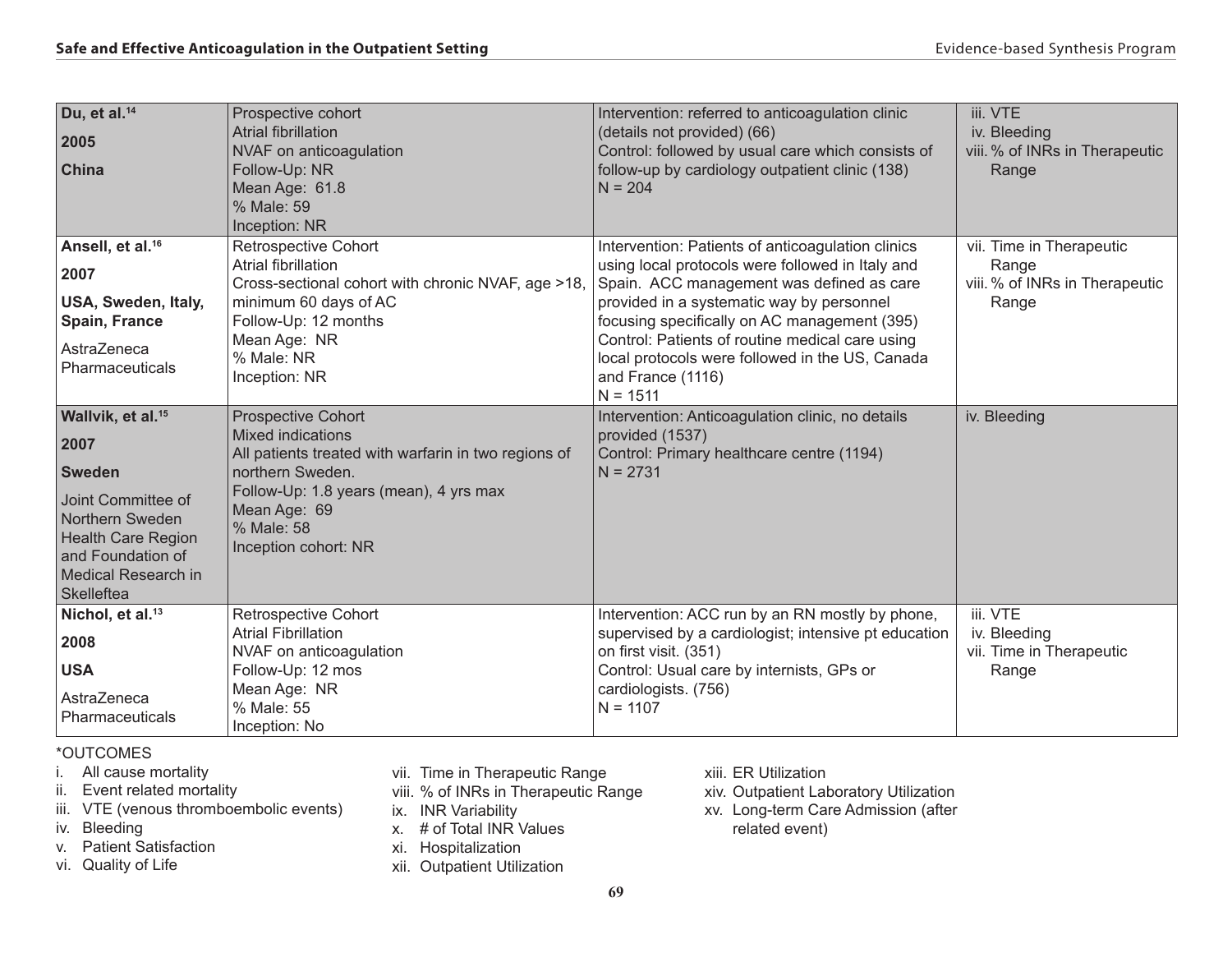| <b>Study</b><br><b>Publication year</b><br><b>Country of origin</b><br><b>Funding source</b>               | Indications for anticoagulation<br><b>Entrance criteria</b><br><b>Duration of follow-up</b><br>Mean age<br>% Male<br>Length of time on OAC prior to enrollment                                                              | Intervention group (n)<br>Control group (n)<br>Total sample size (N)<br>Type of vitamin K<br>antagonist     | Outcomes evaluated*                                                                                                                                                                               | <b>Study quality</b>                                                                                                                                                                                    |
|------------------------------------------------------------------------------------------------------------|-----------------------------------------------------------------------------------------------------------------------------------------------------------------------------------------------------------------------------|-------------------------------------------------------------------------------------------------------------|---------------------------------------------------------------------------------------------------------------------------------------------------------------------------------------------------|---------------------------------------------------------------------------------------------------------------------------------------------------------------------------------------------------------|
| Sawicki et al.<br>199920<br>Germany<br>Industry                                                            | <b>Mixed</b><br>Patients with a disease or condition requiring<br>lifelong OAC<br>6 months<br>$55 + 12$ years<br>70% male<br>$2.1\pm4.8$ years (mean)<br>Not clear (pts were not previously treated in<br>THESE clinics)    | Intervention: PSM (n=90)<br>Control: PC clinic (n=89)<br>$N = 179$<br>Phenprocoumon                         | iii. Thromboembolic events<br>iv. Major bleeding events<br>v. Patient satisfaction/<br>quality of life<br>vii. INR variability                                                                    | Allocation concealment:<br>adequate<br>Blinding: lab techs doing<br>the INRs were blinded<br>Intention-to-treat: yes<br>Dropouts reported: yes                                                          |
| Beyth et al.<br>200018<br><b>USA</b><br>NIH, VA HSR&D,<br><b>American Federation</b><br>for Aging Research | Mixed<br>Patients aged ≥65 years, residing in<br>Cuyahoga County, OH, starting on OAC with<br>treatment planned for ≥10 days<br>6 months<br>$75 \pm 6.8$ years (range 65-94)<br>43% male<br>0 years (inception cohort)      | Intervention: PST (n=163)<br>Control: PC clinic (n=162)<br>$N = 325$<br>Warfarin                            | i. All-cause mortality<br>iii. Thromboembolic events<br>iv. Major bleeding events<br>vil. % time within<br>therapeutic range                                                                      | Allocation concealment:<br>unclear<br>Blinding: two author-<br>reviewers who were blinded<br>to group assignment<br>adjudicated bleeding<br>events<br>Intention-to-treat: yes<br>Dropouts reported: yes |
| Cromheecke et al.<br>2000 <sup>21</sup><br>Crossover trial<br><b>The Netherlands</b><br>Not reported       | Mixed<br>Self-supporting patients receiving long-term<br><b>OAC</b><br>6 months (each pt followed 3 mos in each<br>treatment)<br>$42 \pm 16$ years (range 21-71)<br><b>59% male</b><br>3.9±2.2 years (mean) (not inception) | Intervention: PSM (n=50)<br>Control: AC clinic (n=50)<br>(Total N=50)<br>Phenprocoumon and<br>acenocoumarol | iii. Thromboembolic events<br>iv. Major bleeding events<br>v. Patient satisfaction/<br>quality of life<br>vi. % time within<br>therapeutic range<br>vii. % INR values within<br>therapeutic range | Allocation concealment:<br>adequate<br><b>Blinding: NR</b><br>Intention-to-treat: unclear<br>Dropouts reported: yes                                                                                     |

**Appendix B, Table 3 – Overview of individual short-term (<12 months) randomized, controlled trials investigating PST/PSM (KQ2)**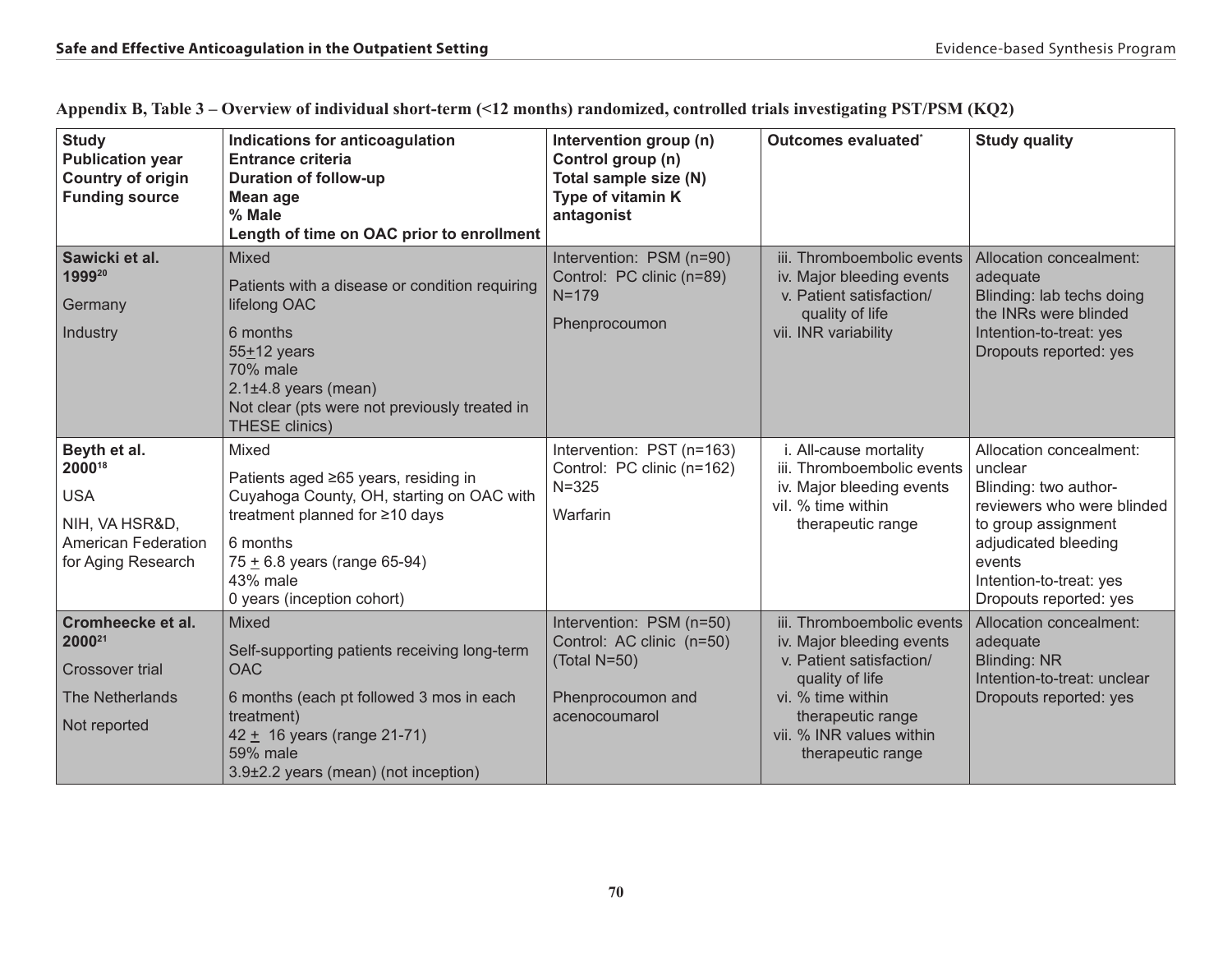| Fitzmaurice et al.<br>2002 <sup>22</sup><br>United Kingdom<br>Industry                                            | Mixed<br>Patients aged ≥18 years, on long-term OAC<br>for ≥6 months previously, with good vision<br>and manual dexterity, and with INR within 0.5<br>of target value at least 60% of the time over<br>the prior 12 months<br>6 months<br>66 years<br>76% male<br>Not reported (not inception)       | Intervention: PSM (n=30)<br>Control: AC clinic (n=26)<br>$N=56$<br>Warfarin                                                                                                                                                                                                                         | iv. Major bleeding events<br>v. Patient satisfaction/<br>quality of life<br>vi. % time within<br>therapeutic range<br>vii. % INR values within<br>therapeutic range                               | Allocation concealment:<br>unclear<br>Blinding: no<br>Intention-to-treat: no<br>Dropouts reported: yes                                                                                                              |
|-------------------------------------------------------------------------------------------------------------------|-----------------------------------------------------------------------------------------------------------------------------------------------------------------------------------------------------------------------------------------------------------------------------------------------------|-----------------------------------------------------------------------------------------------------------------------------------------------------------------------------------------------------------------------------------------------------------------------------------------------------|---------------------------------------------------------------------------------------------------------------------------------------------------------------------------------------------------|---------------------------------------------------------------------------------------------------------------------------------------------------------------------------------------------------------------------|
| Gadisseur et al.<br>2003 <sup>23</sup> &<br>Gadisseur et al.<br>2004 <sup>24</sup><br>The Netherlands<br>Industry | Mixed<br>Patients aged 18-75, requiring long-term<br>OAC, with ≥3 months experience on OAC<br>24.4 weeks (mean)<br>59 years<br><b>71% male</b><br>Not reported (not inception)                                                                                                                      | Intervention (1): PST (n=52)<br>Intervention (2): PSM (n=47)<br>Control (1): AC clinic<br>patients aware of the study<br>and receiving education<br>about OAC (n=60)<br>Control (2): AC clinic<br>patients not aware of the<br>study ( $n=161$ )<br>$N = 320$<br>Phenprocoumon and<br>acenocoumarol | iii. Thromboembolic events<br>iv. Major bleeding events<br>v. Patient satisfaction/<br>quality of life<br>vi. % time within<br>therapeutic range<br>vii. % INR values within<br>therapeutic range | Allocation concealment:<br>adequate<br><b>Blinding: physicians</b><br>evaluating and<br>correcting the proposed<br>dosing schedules for group<br>A and group B<br>Intention-to-treat: yes<br>Dropouts reported: yes |
| Khan et al.<br>2004 <sup>25</sup><br>United Kingdom<br><b>BUPA Foundation</b>                                     | <b>Atrial Fibrillation</b><br>Patients aged ≥65 years without dementia,<br>on warfarin for ≥12 months, with a target INR<br>of 2-3, with an INR standard deviation of $\geq$<br>0.5 over prior 6 months<br>6 months<br>Median age 73 yrs (range: 65-93)<br>58% male<br>Not reported (not inception) | Intervention: PST (n=44)<br>Control (1): ACC patients<br>aware of the study and<br>receiving education about<br>OAC (n=41)<br>Control (2): ACC patients<br>not aware of the study<br>$(n=40)$<br>$N = 125$<br>Warfarin                                                                              | iii. Thromboembolic events<br>iv. Major bleeding events<br>v. Patient satisfaction/<br>quality of life<br>vi. % time within<br>therapeutic range                                                  | Allocation concealment:<br>unclear<br><b>Blinding: NR</b><br>Intention-to-treat: no<br>Dropouts reported: yes                                                                                                       |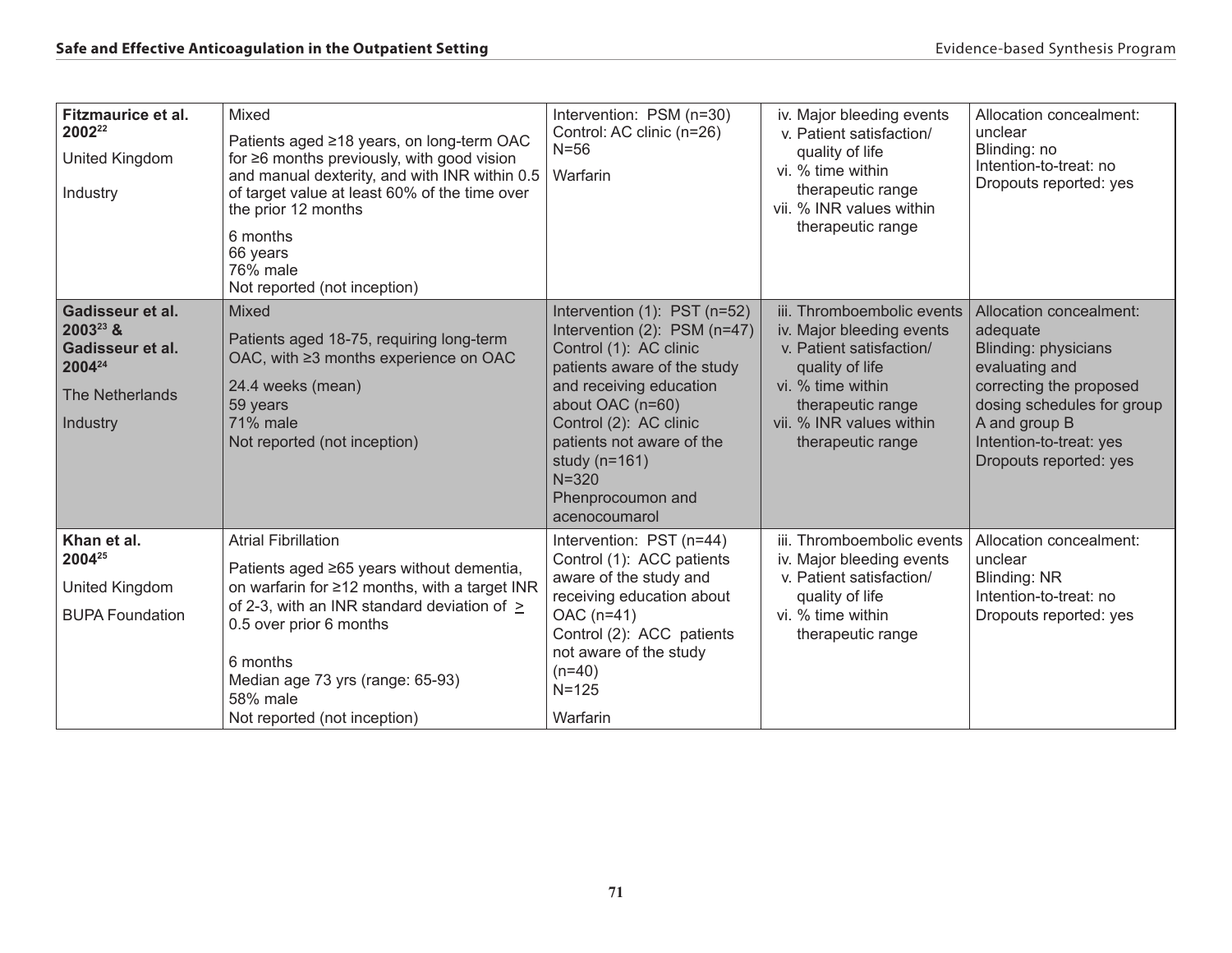| Sunderji et al.<br>200419<br>Canada<br>Industry and others                                                          | Mixed<br>Patients age $\geq$ 18 years on warfarin for $\geq$<br>1 month with target INR range 2-3 or 2.5-<br>3.5, without mental incompetence or known<br>hypercoagulable disorders<br>8 months<br>60 years<br><b>71% male</b><br>53.5% with $\geq 6$ months OAC                                     | Intervention: PSM (n=70)<br>Control: PC clinic (n=70)<br>$N = 140$<br>Warfarin                         | iii. Thromboembolic events<br>iv. Major bleeding events<br>v. Pt Satisfaction<br>vi. % time within<br>therapeutic range<br>vii. % INR values within<br>therapeutic range | Allocation concealment:<br>adequate<br>Blinding: no<br>Intention-to-treat: yes<br>Dropouts reported: yes        |
|---------------------------------------------------------------------------------------------------------------------|------------------------------------------------------------------------------------------------------------------------------------------------------------------------------------------------------------------------------------------------------------------------------------------------------|--------------------------------------------------------------------------------------------------------|--------------------------------------------------------------------------------------------------------------------------------------------------------------------------|-----------------------------------------------------------------------------------------------------------------|
| Gardiner et al.<br>200526<br>United Kingdom<br>Industry                                                             | Mixed<br>Patients aged ≥18 years attending the<br>anticoagulation clinic at University College<br>London Hospital, on OAC for ≥8 months,<br>with previous record of good compliance<br>6 months<br>58 years (range 26-83) (unclear if mean or<br>median)<br>63% male<br>Not reported (not inception) | Intervention: PST (n=44)<br>Control: AC clinic (40)<br>$N = 84$<br>Warfarin                            | iv. Major bleeding events<br>v. Pt Satisfaction<br>vi. % time within<br>therapeutic range                                                                                | Allocation concealment:<br>unclear<br>Blinding: no<br>Intention-to-treat: unclear<br>Dropouts reported: yes     |
| Voller et al.<br>200527<br>Germany<br>Industry                                                                      | <b>Atrial fibrillation</b><br>Patients on OAC for atrial fibrillation, without<br>alcoholism or other addictions<br>$39+6$ mos<br>$64 + 9.3$ years<br>66% male<br>Not reported                                                                                                                       | Intervention: PSM (n=101)<br>Control: PC clinic (n=101)<br>$N = 202$<br>Not reported                   | iii. Thromboembolic events<br>iv. Major bleeding events<br>vi. % time within<br>therapeutic range (# of<br>days)<br>vii. % INR values within<br>therapeutic range        | Allocation concealment:<br>unclear<br>Blinding: no<br>Intention-to-treat: unclear<br>Dropouts reported: unclear |
| Christensen et al.<br>2006 <sup>28</sup> &<br>Christensen et al.<br>200729<br>Denmark<br>Danish Heart<br>Foundation | Mixed<br>Patients aged ≥18 years on OAC for ≥8<br>months<br>182 days (mean)<br>49 ± 13.7 years<br>67% male<br>$5.5\pm4.3$ years (mean)<br>Not reported (not inception)                                                                                                                               | Intervention: PSM (n=50)<br>Control: PC/AC clinic (n=50)<br>$N = 100$<br>Warfarin and<br>phenprocoumon | i. All-cause mortality<br>iii. Thromboembolic events<br>iv. Major bleeding events<br>vi. % time within<br>therapeutic range<br>viii. INR variability                     | Allocation concealment: no<br>Blinding: no<br>Intention-to-treat: no<br>Dropouts reported: yes                  |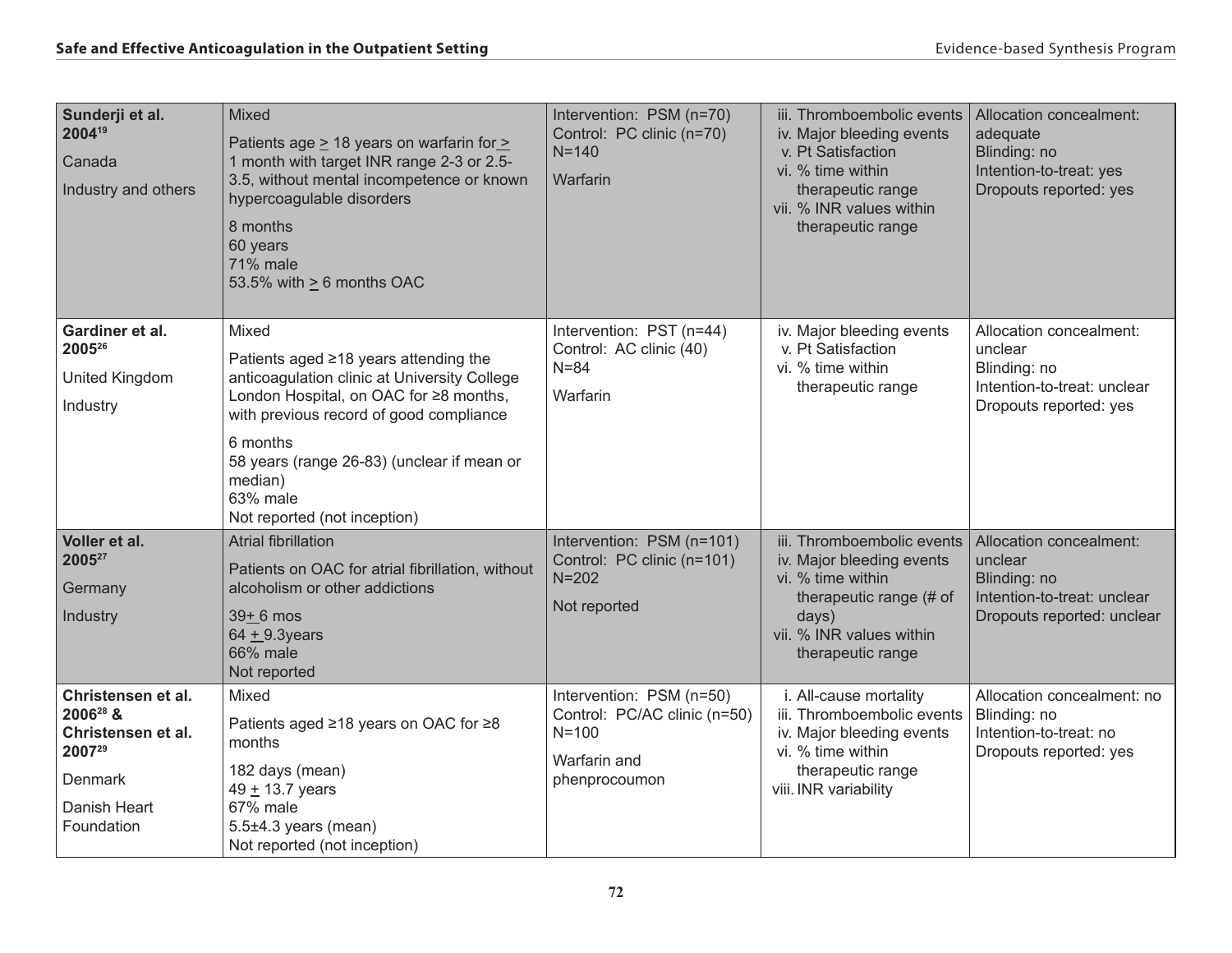| Gardiner et al. 2006 <sup>30</sup><br><b>United Kingdom</b><br>Industry                                                  | <b>Mixed</b><br>Patients aged ≥18 years on long-term<br>OAC for ≥8 months, without history of poor<br>compliance, intellectual impairment, or known   Warfarin<br>drug or alcohol dependency<br>6 months<br>60 years (22-88)                   | Intervention: PSM (n=55)<br>Control: PST (n=49)<br>$N = 104$                                                                             | vi. % time within<br>therapeutic range                                                                                                                                                                | Allocation concealment:<br>unclear<br>Blinding: no<br>Intention-to-treat: unclear<br>Dropouts reported: yes                       |
|--------------------------------------------------------------------------------------------------------------------------|------------------------------------------------------------------------------------------------------------------------------------------------------------------------------------------------------------------------------------------------|------------------------------------------------------------------------------------------------------------------------------------------|-------------------------------------------------------------------------------------------------------------------------------------------------------------------------------------------------------|-----------------------------------------------------------------------------------------------------------------------------------|
|                                                                                                                          | 61% male<br>Not reported (not inception)                                                                                                                                                                                                       |                                                                                                                                          |                                                                                                                                                                                                       |                                                                                                                                   |
| Dauphin et al.<br>200831<br>France<br>Industry                                                                           | MHV replacement<br>Patients undergoing mechanical valve<br>replacement at Clermont-Ferrand University<br>Hospital<br>$47 \pm 12$ weeks (mean)<br>$57 + 9.7$ years<br>67% male<br>Not reported (recruited when undergoing<br>valve replacement) | Intervention: PST (n=33)<br>Control: AC clinic (n=34)<br>$N=67$<br>Fluindione and<br>acenocoumarol                                       | i. All-cause mortality<br>iii. Thromboembolic events<br>iv. Major bleeding events<br>vi. % time within<br>therapeutic range<br>vii. % INR values within<br>therapeutic range<br>viii. INR variability | Allocation concealment:<br>unclear<br>Blinding: no<br>Intention-to-treat: unclear<br>Dropouts reported: yes                       |
| Ryan et al. 2009 <sup>32</sup><br><b>Crossover trial</b><br>Ireland<br>Industry and Health<br>Research Board,<br>Ireland | Mixed<br>Patients on OAC for ≥2 months who had<br>internet access.<br>6 months<br>58.7 $+$ 14.3 years<br>62% male<br>Not reported (not inception)                                                                                              | Intervention: PSM (n=132<br>completed both arms, 72<br>initially)<br>Control: AC clinic (n=132,60<br>initially)<br>$N = 162$<br>Warfarin | iii. Thromboembolic events<br>iv. Major bleeding events<br>vi. % time within<br>therapeutic range                                                                                                     | Allocation concealment:<br>adequate (pharmacy-<br>controlled)<br>Blinding: no<br>Intention-to-treat: no<br>Dropouts reported: yes |

#### \*OUTCOMES

i. All cause mortality

- ii. Event related mortality
- iii. VTE (venous thromboembolic events)
- iv. Bleeding
- v. Patient Satisfaction
- vi. Quality of Life
- vii. Time in Therapeutic Range
- viii. % of INRs in Therapeutic Range
- ix. INR Variability
- x. # of Total INR Values
- xi. Hospitalization
- xii. Outpatient Utilization
- xiii. ER Utilization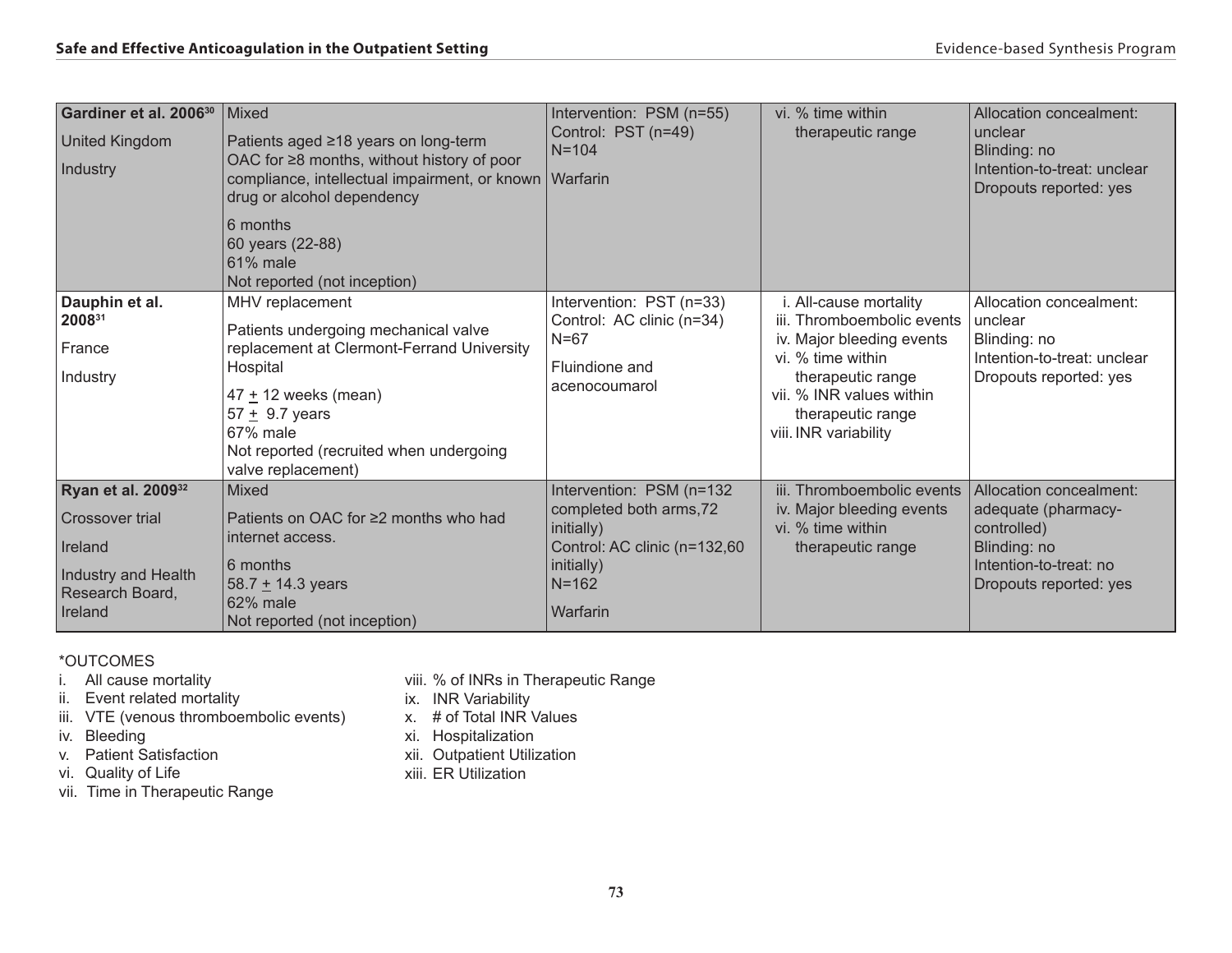| <b>Study</b><br><b>Publication year</b><br><b>Country of origin</b><br><b>Funding source</b>                                                                                      | Indications for anticoagulation<br><b>Entrance criteria</b><br><b>Duration of follow-up</b><br><b>Mean age</b><br>% Male<br>Inception cohort/ time on OAC prior to<br>enrollment                                    | Intervention (n)<br>Control (n)<br>Total sample size (N)<br>Type of vitamin K antagonist                                                                  | Outcomes evaluated*                                                                                                                                                                                             | <b>Study quality</b>                                                                                                         |
|-----------------------------------------------------------------------------------------------------------------------------------------------------------------------------------|---------------------------------------------------------------------------------------------------------------------------------------------------------------------------------------------------------------------|-----------------------------------------------------------------------------------------------------------------------------------------------------------|-----------------------------------------------------------------------------------------------------------------------------------------------------------------------------------------------------------------|------------------------------------------------------------------------------------------------------------------------------|
| Horstkotte et al.<br>199834, 199633<br>(abstract)<br>Germany<br>Not reported                                                                                                      | MHV replacement<br>Entrance criteria not reported<br>17.7 months (mean)<br>Not reported<br>Not reported<br>Not reported                                                                                             | Intervention: PSM (n=75)<br>(dosing unclear)<br>Control: PC clinic (n=75)<br>$N = 150$<br>Not reported                                                    | Thromboembolic events<br>iii.<br>iv.<br>Major bleeding events<br>vii. % INR measurements<br>within therapeutic range                                                                                            | Allocation<br>concealment: unclear<br><b>Blinding: NR</b><br>Intention-to-treat:<br>unclear<br>Dropouts reported:<br>unclear |
| Koertke et al.<br>2001 (one in German<br>in Z Kardiol <sup>35</sup> and one<br>in Ann Thor Surg <sup>36</sup> ) &<br>Koertke et al. 2007 <sup>37</sup><br>Germany<br>Not reported | MHV replacement<br>Patients undergoing MHV replacement from<br>2/1994-10/1997 at a German institution<br>Initial f/u: 38 mos<br>Long-term f/u: 9.3 +/- 2.8 years<br>63 years<br>66% male<br><b>Inception Cohort</b> | Intervention: PSM (n=579 in<br>2001; 488 in 2007)<br>Control: PC clinic (n=576 in<br>2001; 442 in 2007)<br>N (2001)=1155<br>N (2007)=930<br>Phenprocoumon | All-cause mortality(2007)<br>ii.<br>Event-related mortality<br>(2007)<br>iii.<br>Thromboembolic events<br>(2001)<br>iv. Major bleeding events<br>(2001)<br>vii. % INR values within<br>therapeutic range (2001) | Allocation<br>concealment: unclear<br>Blinding: NR<br>Intention-to-treat:<br>unclear<br>Dropouts reported:<br>yes            |
| Sidhu et al.<br>200138<br><b>United Kingdom</b><br>Industry                                                                                                                       | MHV replacement<br>Patients who had undergone MHV<br>replacement by the author and were $\leq$ 85 yo<br>without visual difficulties<br>24 months<br>61 years (range: 26-85)<br>46% male<br>Not reported             | Intervention: PSM (n=51)<br>Control: PC or AC clinic (n=49)<br>$N = 100$<br>Warfarin                                                                      | i.<br>All-cause mortality<br>Event-related mortality<br>Thromboembolic events<br>Ш.<br>Major bleeding events<br>iv.<br>vi. % time within therapeutic<br>range                                                   | Allocation<br>concealment: unclear<br><b>Blinding: NR</b><br>Intention-to-treat:<br>unclear<br>Dropouts reported:<br>yes     |

|  |  |  |  | Appendix B, Table 4 – Overview of individual long-term (≥12 months) randomized, controlled trials investigating PST/PSM (KQ2) |  |  |  |
|--|--|--|--|-------------------------------------------------------------------------------------------------------------------------------|--|--|--|
|  |  |  |  |                                                                                                                               |  |  |  |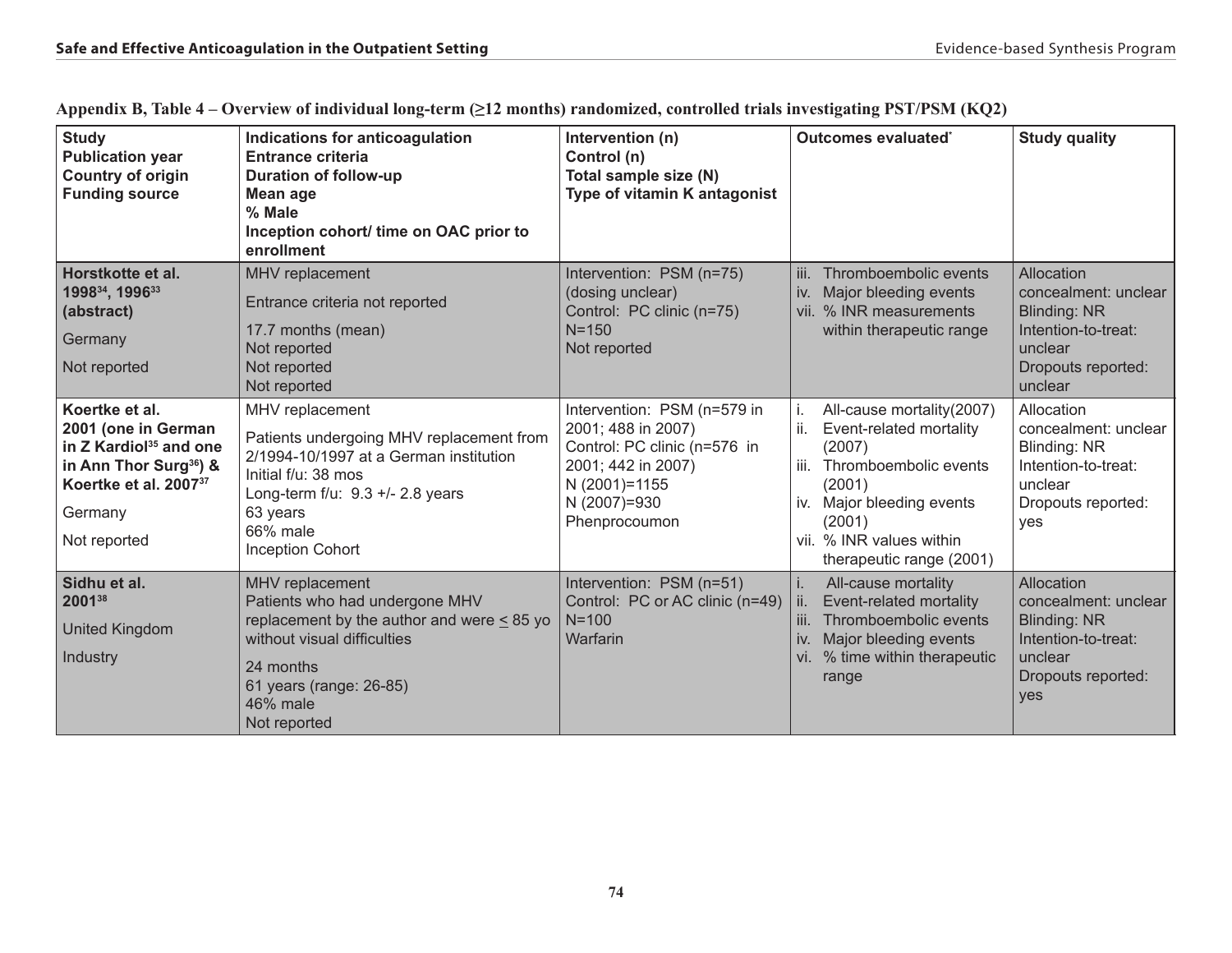| Fitzmaurice et al.<br>200539 &<br>Jowett et al.<br>200640<br>United Kingdom<br><b>United Kingdom Medical</b><br>Research Council | Mixed<br>Patients aged ≥18 years on warfarin for ≥6<br>months with treatment indicated for ≥12<br>months, with a target INR of 2.5-3.5<br>12 months<br>65 years<br>65% male<br>Not reported (not inception)                | Intervention: PSM (n=337)<br>Control: AC clinic (n=280)<br>$N = 617$<br>Warfarin                            | All-cause mortality<br>Event-related mortality<br>Thromboembolic events<br>iii.<br>Major bleeding events<br>iv.<br>Patient satisfaction/quality<br>V.<br>of life<br>vi. % time within therapeutic<br>range                                                               | Allocation<br>concealment:<br>adequate<br>Blinding: no<br>Intention-to-treat: yes<br>Dropouts reported:<br>yes                                                                                                                                              |
|----------------------------------------------------------------------------------------------------------------------------------|----------------------------------------------------------------------------------------------------------------------------------------------------------------------------------------------------------------------------|-------------------------------------------------------------------------------------------------------------|--------------------------------------------------------------------------------------------------------------------------------------------------------------------------------------------------------------------------------------------------------------------------|-------------------------------------------------------------------------------------------------------------------------------------------------------------------------------------------------------------------------------------------------------------|
| Menendez-Jandula et<br>al.<br>200541<br>Spain<br>Industry                                                                        | Mixed<br>Patients aged ≥18 years on long-term OAC<br>for ≥3 months, without severe physical or<br>mental illness<br>12 months (median f/u)<br>65 years<br>53% male<br>5.1 years (median, IQR 2.0-12.0)<br>% inception NR   | Intervention: PSM (n=368)<br>Control: AC clinic (n=369)<br>$N=737$<br>acenocoumarol                         | All-cause mortality<br>iii.<br>Thromboembolic events<br>Major bleeding events<br>iv.<br>vi. % time within therapeutic<br>range<br>vii. % INR values within<br>therapeutic range<br>viii. INR variability (INR<br>distance, table 2)                                      | Allocation<br>concealment:<br>adequate<br>Blinding: complica-<br>tions diagnosed and<br>evaluated by a third<br>physician not involved<br>in the trial and un-<br>aware of patients'<br>study group<br>Intention-to-treat: yes<br>Dropouts reported:<br>yes |
| Siebenhofer et al.<br>200742 &<br>Siebenhofer et al.<br>200843<br>Austria<br>Industry                                            | Mixed<br>Patients aged ≥60 years, on long-term<br>OAC, without severe cognitive problems or<br>terminal illness<br>$2.9 + 1.2$ years (mean)<br>$69 + 6.3$ years<br>58% male<br>5.7 $\pm$ 7.1 years (mean)<br>Not inception | Intervention: PSM (n=99)<br>Control: AC/PC clinic (n=96)<br>$N = 195$<br>Phenprocoumon and<br>acenocoumarol | All-cause mortality<br>i.<br>Event-related mortality<br>ii.<br>(see table 4 p. 1096)<br>Thromboembolic events<br>iii.<br>Major bleeding events<br>iv.<br>vi. % time within therapeutic<br>range<br>vii % INR values within<br>therapeutic range<br>viii. INR variability | Allocation<br>concealment:<br>adequate<br>Blinding: complica-<br>tions evaluated by two<br>independent physi-<br>cians not involved in<br>the trial and unaware<br>of patients' study<br>group.<br>Intention-to-treat: yes<br>Dropouts reported:<br>yes     |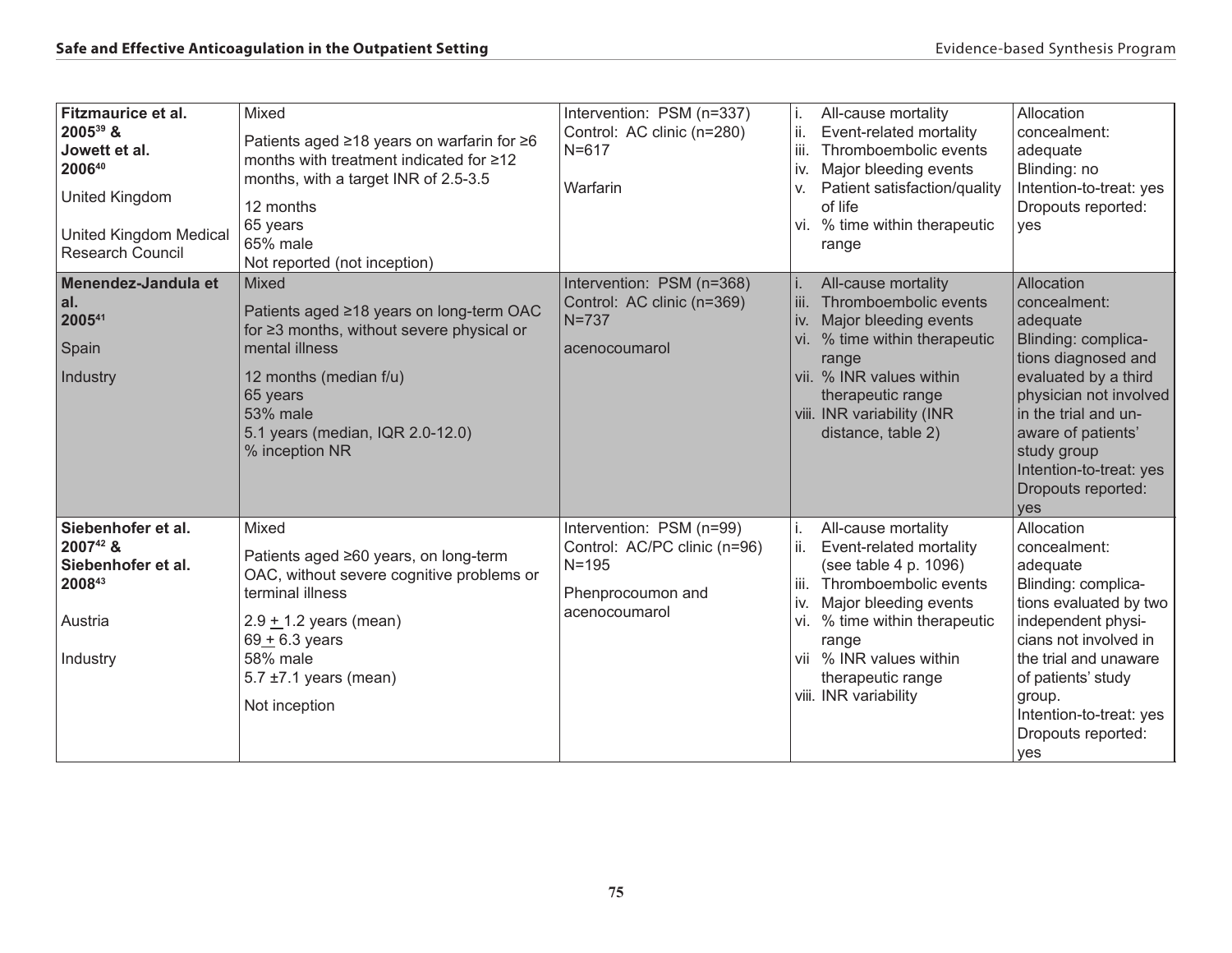| Eitz et al.<br>200844<br>Germany<br>Not reported                    | <b>MHV</b> replacement<br>Patients undergoing MHV replacement in a<br>German hospital<br>2 years<br>58.7 years<br>69% male<br>Not reported (randomized at time of valve<br>replacement)                                                  | Intervention: PSM (n=470)<br>Control: PC clinic (n=295)<br>(crossovers were allowed)<br>$N = 765$<br>Warfarin | iii. Thromboembolic events<br>iv. Major bleeding events<br>vii. % INR values within<br>therapeutic range<br>viii. INR variability                                                 | Allocation<br>concealment: unclear<br><b>Blinding: NR</b><br>Intention-to-treat: no<br>Dropouts reported: no                                                             |
|---------------------------------------------------------------------|------------------------------------------------------------------------------------------------------------------------------------------------------------------------------------------------------------------------------------------|---------------------------------------------------------------------------------------------------------------|-----------------------------------------------------------------------------------------------------------------------------------------------------------------------------------|--------------------------------------------------------------------------------------------------------------------------------------------------------------------------|
| Soliman Hamad 2009 <sup>45</sup><br>The Netherlands<br>Not reported | MHV replacement<br>Patients undergoing MHV replacement in a<br>Dutch hospital with knowledge of computers<br>and the internet.<br>12 months<br>56 years<br>Not reported<br>Inception cohort (randomized at time of valve<br>replacement) | Intervention: PSM (n=29)<br>Control: AC clinic (n=29)<br>$N=62$<br>Not reported                               | All-cause mortality<br>Ť.<br>iii.<br>Thromboembolic events<br>Major bleeding events<br>İV.<br>Pt Satisfaction /quality of<br>V.<br>life<br>vi. % time within therapeutic<br>range | Allocation<br>concealment: unclear<br><b>Blinding: NR</b><br>Intention-to-treat: no<br>Dropouts reported:<br>ves                                                         |
| <b>Matchar (THINRS)</b><br>201017<br><b>USA</b><br><b>VA</b>        | Mixed<br>Patients with MHV replacement or atrial<br>fibrillation and competent in device use<br>2 to 4.75 years<br>$67 + 9$ years<br>98% male<br>Not an inception cohort (mean time on OAT<br>prior to enrollment not reported)          | Intervention: PST (n=1,465)<br>Control: AC clinic (n=1,457)<br>$N = 2922$<br>Warfarin                         | All-cause mortality<br>l iii.<br>Thromboembolic events<br>Major bleeding events<br>l iv.<br>Pt Satisfaction /quality of<br>V.<br>life<br>vi. % time within therapeutic<br>range   | Allocation<br>concealment:<br>adequate<br>Blinding: major<br>outcomes assessed<br>by independent<br>adjudicators<br>Intention-to-treat: yes<br>Dropouts reported:<br>yes |

\*OUTCOMES

- i. All cause mortality
- ii. Event related mortality
- iii. VTE (venous thromboembolic events)
- iv. Bleeding
- v. Patient Satisfaction
- vi. Quality of Life
- vii. Time in Therapeutic Range
- viii. % of INRs in Therapeutic Range
- ix. INR Variability
- x. # of Total INR Values
- xi. Hospitalization
- xii. Outpatient Utilization
- xiii. ER Utilization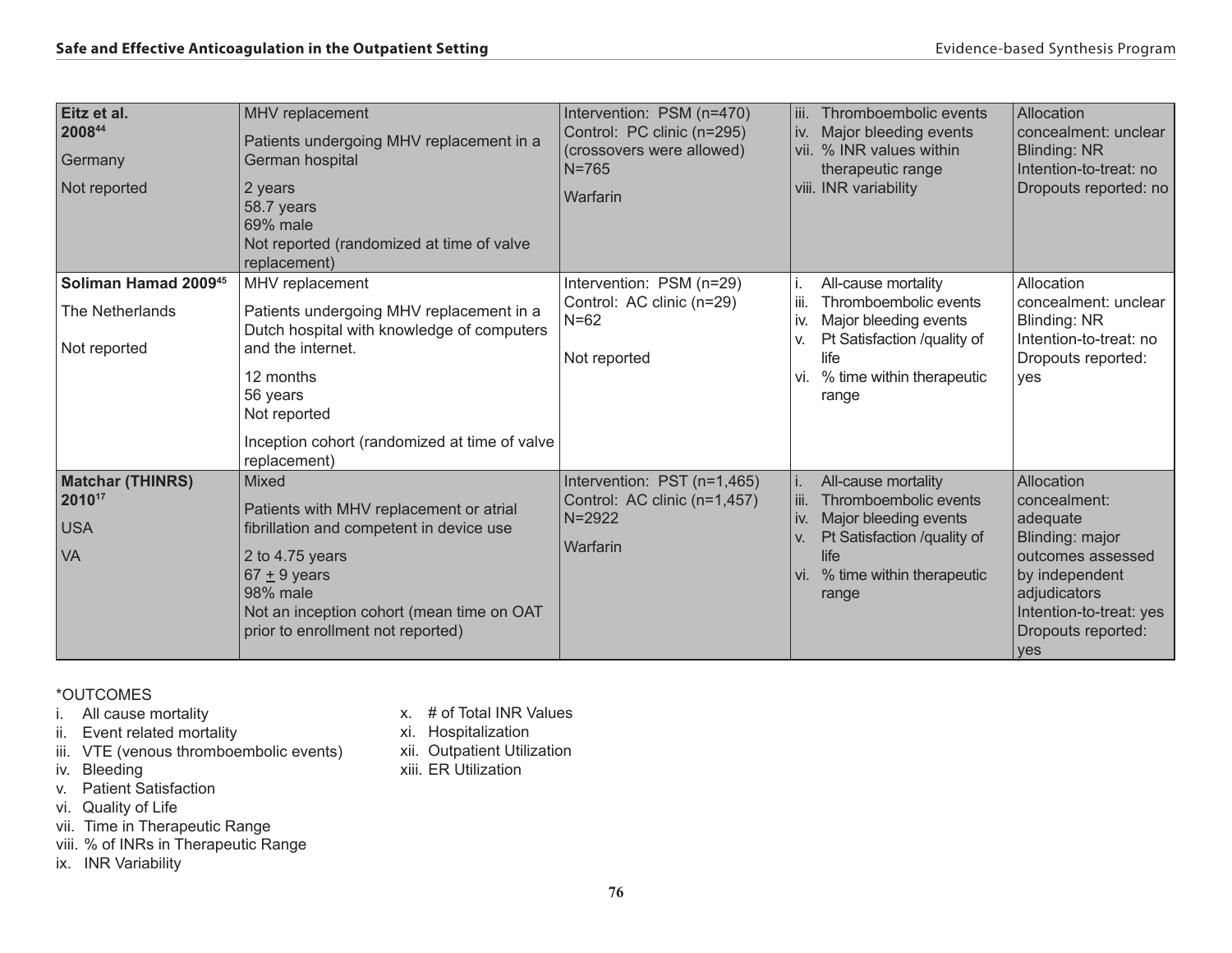| <b>Study</b><br><b>Country of origin</b><br><b>Funding source</b> | <b>Study design</b><br>Indications for anticoagulation<br><b>Entrance criteria</b><br>Duration of follow-up (years)                                                                                                                                                                                                                                                                                                                                         | N (cases)<br>Mean age<br>% Male                                                                                                                                                                                | <b>Definition of Serious Bleeding</b>                                                                                                                  | <b>Serious Bleeding Outcomes</b><br>by Risk Factors                                                                                                                                                                                                                                                                                                                                                                                                                                                                                                                                                                                                                                                                                                                                                                                                                                                   |
|-------------------------------------------------------------------|-------------------------------------------------------------------------------------------------------------------------------------------------------------------------------------------------------------------------------------------------------------------------------------------------------------------------------------------------------------------------------------------------------------------------------------------------------------|----------------------------------------------------------------------------------------------------------------------------------------------------------------------------------------------------------------|--------------------------------------------------------------------------------------------------------------------------------------------------------|-------------------------------------------------------------------------------------------------------------------------------------------------------------------------------------------------------------------------------------------------------------------------------------------------------------------------------------------------------------------------------------------------------------------------------------------------------------------------------------------------------------------------------------------------------------------------------------------------------------------------------------------------------------------------------------------------------------------------------------------------------------------------------------------------------------------------------------------------------------------------------------------------------|
| Aspinall 2005 <sup>56</sup><br><b>United States</b><br>Public     | Retrospective cohort study using<br><b>Administrative Datasets</b><br>Patients attending a VA anticoagulation clinic<br>between 2001 and 2002<br>Follow-up Administrative Data from January 1,<br>2001 to December 31, 2002                                                                                                                                                                                                                                 | $N$ (cases):<br>1,269(42)<br>Mean age:<br>$67.9$ ( $SD=11.4$ )<br>92% Male                                                                                                                                     | Patient was hemo-dynamically<br>unstable, required a transfusion,<br>had an intracranial hemorrhage,<br>or died.                                       | <b>Risk Index</b> (Bleeding Risk Index) *<br>0.8% / PYr (95% CI; 0-4.2)<br>Low:<br>2.5%/PYr (95%CI;1.6-3.7)<br>Med:<br>High: 10.6% / PYr (95% CI; 6.4-16.6)<br><b>Warfarin Duration</b> (p=.08)*<br>New User (n/N): 2.2% (11/502)<br>Prior User (n/N): 4.0% (31/767)                                                                                                                                                                                                                                                                                                                                                                                                                                                                                                                                                                                                                                  |
| Battistella 2005 <sup>57</sup><br>Canada<br>Public                | Nested case-control study using<br><b>Administrative Datasets</b><br>Cohort of continuous warfarin users from April<br>1, 2000, to March 31, 2001<br>Follow-up 1 year                                                                                                                                                                                                                                                                                       | N(cases):<br>1,798 (361)<br>Mean age:<br>$77 (SD=6.8)$<br>49% Male                                                                                                                                             | Patient was admitted to the<br>hospital with any diagnosis of<br>upper GI hemorrhage                                                                   | Other Med Use***<br>NSAID: OR=1.9 (95%CI;1.4-3.7)<br>Cox-2 Inhibitors<br>Celecoxib: OR=1.7 (95%Cl;1.2-3.6)<br>Rofecoxib: OR=2.4 (95%CI;1.7-3.6)                                                                                                                                                                                                                                                                                                                                                                                                                                                                                                                                                                                                                                                                                                                                                       |
| Beyth 1998 <sup>51</sup><br><b>United States</b><br>Public        | 2 Prospective cohort studies (derivation<br>and validation cohorts) using data primarily<br>medical records<br>Derivation cohort of patients who started<br>outpatient warfarin therapy upon discharge<br>from hospital between 1977 and 1983<br>Validation inception cohort of consecutive<br>patients who started warfarin therapy upon<br>discharge from hospital between 1986 and<br>1987.<br>Follow-up for both groups was presented up<br>to 4 years. | <b>Derivation</b><br>cohort:<br>$N$ (cases):<br>565 (65)<br>Mean age:<br>$61(SD=14)$<br><b>47% Male</b><br><b>Validation</b><br>cohort:<br>N(cases):<br>264(22)<br>Mean age:<br>$60(SD=16)$<br><b>47% Male</b> | Overt bleeding that led to the<br>loss of at least 2.0 units in 7<br>days or less, or was otherwise<br>life-threatening (eg, intracranial<br>bleeding) | <b>Results from Derivation cohort:</b><br>Risk Index (Outpatient Bleeding Risk Index)*<br>Risk of major bleeding at 12 months<br>3%<br>Low:<br>Intermediate: 12%<br>High:<br>48%<br>Warfarin Duration (follow-up time not time on<br>warfarin)<br>Cumulative events at 1 month:<br>3%<br>Cumulative events at 12 months: 11 %<br>Cumulative events at 48 months: 22%<br><b>Results from Validation cohort:</b><br><b>Risk Index</b> (Outpatient Bleeding Risk Index)*<br>Risk of major bleeding at 12 months<br>Low:<br>3%<br>Intermediate: 8%<br>High:<br>30%<br>Warfarin Duration (follow-up time not time on<br>warfarin)<br>Cumulative events at 1 month: 2%<br>Cumulative events at 12 months: 8 %<br>Cumulative events at 48 months: 12%<br><b>Results from Combined Cohorts:</b><br>Stratifying by increased Age and Comorbidity<br>(components of OBRI) shows increased the major<br>bleeding |

### **Appendix B, Table 5. Overview of Individual Studies – Risk Factors for Serious Bleeding (KQ3)**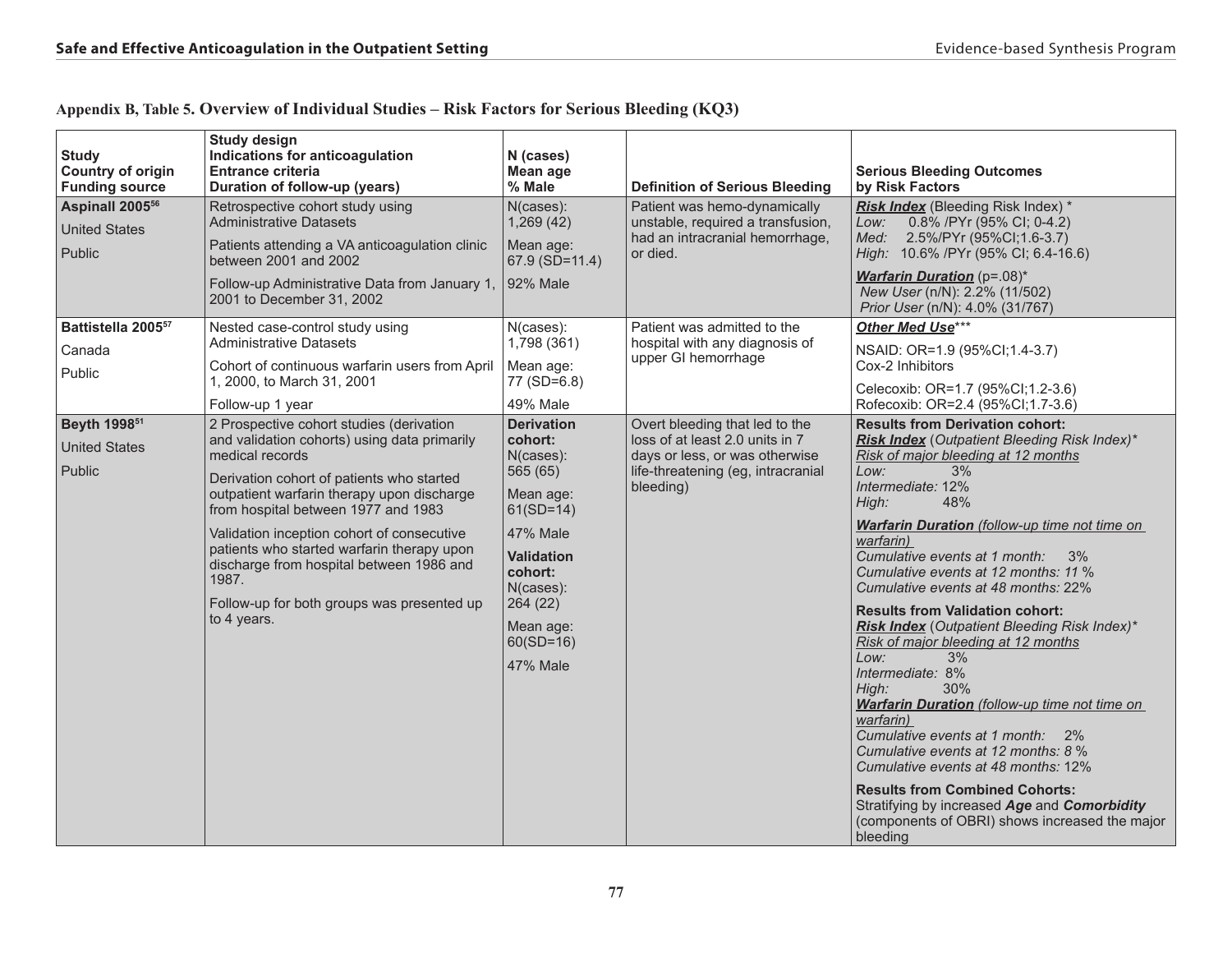| Bousser 200868<br>Multi-national<br>Industry                                        | Prospective Cohort (vitamin K antagonist arm<br>of RCT, warfarin or acenocoumarol)<br>Patients with atrial fibrillation at risk for<br>thromboembolism<br>Follow-up 0.9 years (SD=0.5)                                                                                     | N(cases):<br>2293(29)<br>Mean age:<br>70.2 (SD=9.1)<br>65% Male                             | Bleeding that was fatal,<br>intracranial, or affected another<br>critical anatomical site, or<br>overt bleeding with a drop of<br>hemoglobin ≥20 g/L or requiring<br>transfusion of two or more units of<br>Erythrocytes.                                                                                                               | Risk Index (CHADS2 score) *<br>0.8% / PYr<br>Low:<br>Moderate: 1.0% /PYr<br>High:<br>2.5% / PYr                                                                                                                                                                                                                                                                                                                          |
|-------------------------------------------------------------------------------------|----------------------------------------------------------------------------------------------------------------------------------------------------------------------------------------------------------------------------------------------------------------------------|---------------------------------------------------------------------------------------------|-----------------------------------------------------------------------------------------------------------------------------------------------------------------------------------------------------------------------------------------------------------------------------------------------------------------------------------------|--------------------------------------------------------------------------------------------------------------------------------------------------------------------------------------------------------------------------------------------------------------------------------------------------------------------------------------------------------------------------------------------------------------------------|
| DiMarco 2005 <sup>58</sup><br><b>United States</b><br><b>AFFIRM Trial</b><br>Public | RCT comparing rate-control and rhythm-<br>control strategies in patients with atrial<br>fibrillation<br>All patients were eligible for warfarin at<br>baseline and most continued their warfarin<br>regimen<br>Follow-up average of 3.5 years (range $0 - 5.9$ )<br>years) | N(cases):<br>4060 (260)<br>Mean age:<br>$70(SD=9)$<br><b>61% Male</b>                       | Major bleeding was either CNS<br>hemorrhage, or outside the CNS<br>bleeding that required transfusion<br>of ≥2 units of blood, hospitalization<br>in an intensive care unit, and/or<br>discontinuation of anticoagulant or<br>antiplatelet Therapy.                                                                                     | Age: (per year): HR=1.05(95%Cl;1.04,1.07)***<br><b>Comorbidities:</b><br>CHF: HR=1.43(95%CI;1.09,1.89)***<br>Diabetes: HR=1.44(95%Cl;1.07,1.93)***<br><b>Hepatic or Renal Disease:</b><br>HR=1.93(95%CI;1.27,2.93)***<br><b>Other Med Use:</b><br>Aspirin Use: HR=2.01(95%CI;1.45,2.77)***<br><b>Rate Control vs. Rhythm-control strategies</b><br>No difference $(p=0.45)$                                              |
| Douketis 200662<br>Multinational<br>SPORTIF III & V<br><b>Trials</b><br>Industry    | Pooled analysis of two large RCTs using just<br>the Warfarin arms of each trial<br>Patients were adults with nonvalvular atrial<br>fibrillation<br>Followed up to 24 months                                                                                                | N(cases):<br>3665 (136)<br>Mean age: $~1$<br>$55:22\%$<br>65-75:40%<br>>75: 38%<br>70% Male | Major bleeding was: fatal bleeding;<br>clinically overt bleeding associated<br>with a reduction in hemoglobin<br>level of 20 g/L or more; clinically<br>overt bleeding requiring<br>transfusion of 2 or more units<br>of whole blood or erythrocytes;<br>intracerebral bleeding; and<br>bleeding involving a critical<br>anatomic site. | Age: (Greater 75): HR=1.26(95%Cl;1.03,1.52)***<br><b>Comorbidities:</b><br>Hepatic Disease: HR=4.88(95%CI;1.55,15.39)***<br><b>Other Med Use:</b><br>Aspirin Use: HR=2.41(95%CI;1.69,3.43)***<br>Statins Use: HR=0.60(95%CI;0.41,0.87)***<br><b>Warfarin Duration: *</b><br>Cumulative incidence of major bleeding, % (95%)<br>$Cl^*$<br>3 Months: 0.8 (0.5-1.0)<br>12 Months: 2.6 (2.1-3.2)<br>24 Months: 4.7 (3.8-5.5) |
| Douketis 200767<br>Canada<br>Public                                                 | Nested case-control study using administrative   N(cases):<br>databases<br>A patients were age 66+ with atrial fibrillation<br>who were prescribed warfarin between April 1.<br>1994, and December 31, 2001<br>Follow-up average of 2 years                                | 16,618 (1518)<br>Mean age:<br>77 (SD=7)<br><b>46% Male</b>                                  | Cases were admitted to a<br>hospital with a diagnosis of upper<br>gastrointestinal or intracranial<br>hemorrhage.                                                                                                                                                                                                                       | <b>Other Med Use:</b><br>Long-term Warfarin Users (>6 months)<br>Statins Use: OR=0.82(95%CI;0.67,1.00)***<br>Recent Warfarin Users (<6 months)<br>Statins Use: OR=1.02(95%CI;0. 78,1.34)***                                                                                                                                                                                                                              |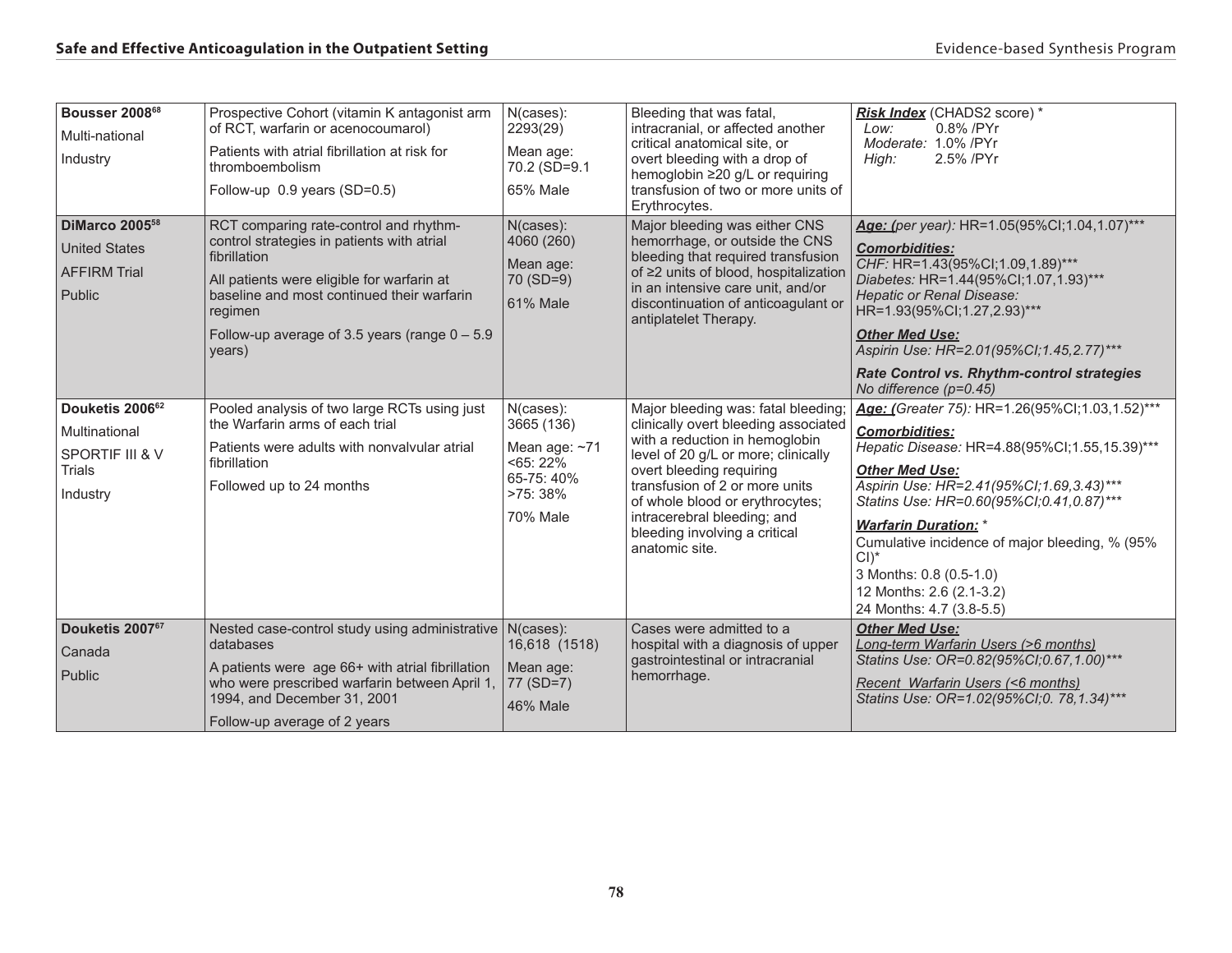| Fang 200664<br><b>United States</b><br><b>ATRIA Study</b><br>Public                                                                             | Cohort study using Administrative Datasets<br>Patients with nonvalvular atrial fibrillation<br>Follow-up 2.4 years (IQR=1.8-2.8)                                                                                                                                                                                | 15,300 person<br>years (170 cases)<br>Mean age:<br>71 (SD=15)<br><b>53% Male</b>    | Intracranial hemorrhages unless<br>they were associated with major<br>head trauma (e.g., neurosurgical<br>procedure, motor vehicle accident,<br>and skull fracture).<br>Major extracranial hemorrhages<br>defined as fatal, requiring<br>transfusion of two or more units of<br>packed blood cells, or hemorrhage<br>into a critical anatomic site. | <b>New vs. Prior Warfarin</b><br>Intracranial hemorrhages<br>1st Month: 0.92% / PYr<br>Afterward: 0.46% / PYr<br>RR: 2.0 (95% CI; 0.6-6.7)*<br><b>Major Extracranial hemorrhages</b><br>1st Month: 1.2% / PYr<br>Afterward: 0.61% / PYr<br>RR: 2.0 (95% CI; 0.7-5.8)*<br>Age<br>Intracranial hemorrhages<br>≥80 v. <80: RR=1.8 (95%Cl;1.1-3.1)***<br><b>Major Extracranial hemorrhages</b><br>Per 10 years: RR=1.3 (95%CI;1.1-1.7)***                                                             |
|-------------------------------------------------------------------------------------------------------------------------------------------------|-----------------------------------------------------------------------------------------------------------------------------------------------------------------------------------------------------------------------------------------------------------------------------------------------------------------|-------------------------------------------------------------------------------------|-----------------------------------------------------------------------------------------------------------------------------------------------------------------------------------------------------------------------------------------------------------------------------------------------------------------------------------------------------|---------------------------------------------------------------------------------------------------------------------------------------------------------------------------------------------------------------------------------------------------------------------------------------------------------------------------------------------------------------------------------------------------------------------------------------------------------------------------------------------------|
| Fang 2005 <sup>59</sup><br><b>United States</b><br><b>ATRIA Study</b><br>Public                                                                 | Cohort study using Administrative Datasets<br>Patients with nonvalvular atrial fibrillation<br>Follow-up 2.4 years (IQR=1.8-2.8)                                                                                                                                                                                | $~15,000$ person<br>years (167 cases)<br>Mean age:<br>71 (SD=15)<br><b>53% Male</b> | Intracranial hemorrhages unless<br>they were associated with major<br>head trauma (e.g., neurosurgical<br>procedure, motor vehicle accident,<br>and skull fracture).<br>Major extracranial hemorrhages<br>defined as fatal, requiring<br>transfusion of two or more units of<br>packed blood cells, or hemorrhage<br>into a critical anatomic site. | Gender:<br>All major hemorrhages<br>Men 1.1% vs. Women 1.0%*<br>Men: RR=1.25 (95% CI;0.91-1.67)***<br>Intracranial hemorrhages<br>Men 0.55% vs. Women 0.36%*<br>Men: RR=2.0 (95% CI;1.11-3.33)***                                                                                                                                                                                                                                                                                                 |
| Fihn 1996 <sup>49</sup><br>United States - VA<br><b>National Consortium</b><br>of Anticoagulation<br><b>Clinics</b><br>Government +<br>industry | Combined retrospective and prospective<br>cohort studies<br>Patients attending a combination of VA and<br>university-affiliated clinics anticoagulation clinic<br>between 1980 and 1993<br>Follow-up: Retrospective study data from<br>1980 to 1990; prospective study data collected<br>between 1990 and 1993. | N (cases):<br>2376(259)<br>Mean age: 58.3<br>73.4% Male                             | Overt gastrointestinal bleeding;<br>occult gastrointestinal bleeding<br>if endoscopic or radiographic<br>studies were done; gross<br>hematuria prompting cytoscopy or<br>intravenous urography or lasted<br>more than 2 days; hemoptysis.                                                                                                           | Age group*<br>Serious Bleeding<br>$RR(95\%CI)^*$<br>$<$ 50 yrs:<br>9.3%/PYr ref<br>50-59 yrs:<br>7.1%/PYr 1.2 (0.9-1.6)<br>60-69 yrs:<br>6.6%/PYr 1.3 (1.0-1.7)<br>70-79 yrs:<br>$5.1\%$ /PYr $1.3(1.0-1.7)$<br>80-89 yrs:<br>4.4%/PYr 0.9 (0.5-1.5)<br>Life-threatening or fatal RR(95%CI)*<br>0.8%/PYr ref<br>$<$ 50 yrs:<br>50-59 yrs:<br>1.3%/PYr 1.3 (0.4-4.1)<br>60-69 yrs:<br>1.1%/PYr 1.5 (0.5-4.0)<br>70-79 yrs:<br>$0.7\%$ /PYr $0.9(0.3-3.1)$<br>3.4%/PYr 4.5 (1.3-15.6)<br>80-89 yrs: |
| Flaker 200663<br>Multinational<br>SPORTIF III & V<br><b>Trials</b><br>Industry                                                                  | Randomized multicenter study (combined<br>open-label and double-blinded studies)<br>High-risk patients with nonvalvular AF<br>Follow-up: 1.4 years (16.5 months) average<br>treatment exposure                                                                                                                  | $N$ (cases):<br>3653(125)<br>Mean age: ~71<br><b>70% Male</b>                       | Fatal; involved a critical<br>anatomical site; or overt and<br>associated with a decrease in<br>hemoglobin level of 20 g/L or<br>transfusion of at least 2 U of<br>blood.                                                                                                                                                                           | Warfarin vs Warfarin +aspirin $(p=01)^*$<br>Warfarin (n/N): 2.3% (100/3172)<br>Warfarin + aspirin (n/N): 3.9% (25/481)                                                                                                                                                                                                                                                                                                                                                                            |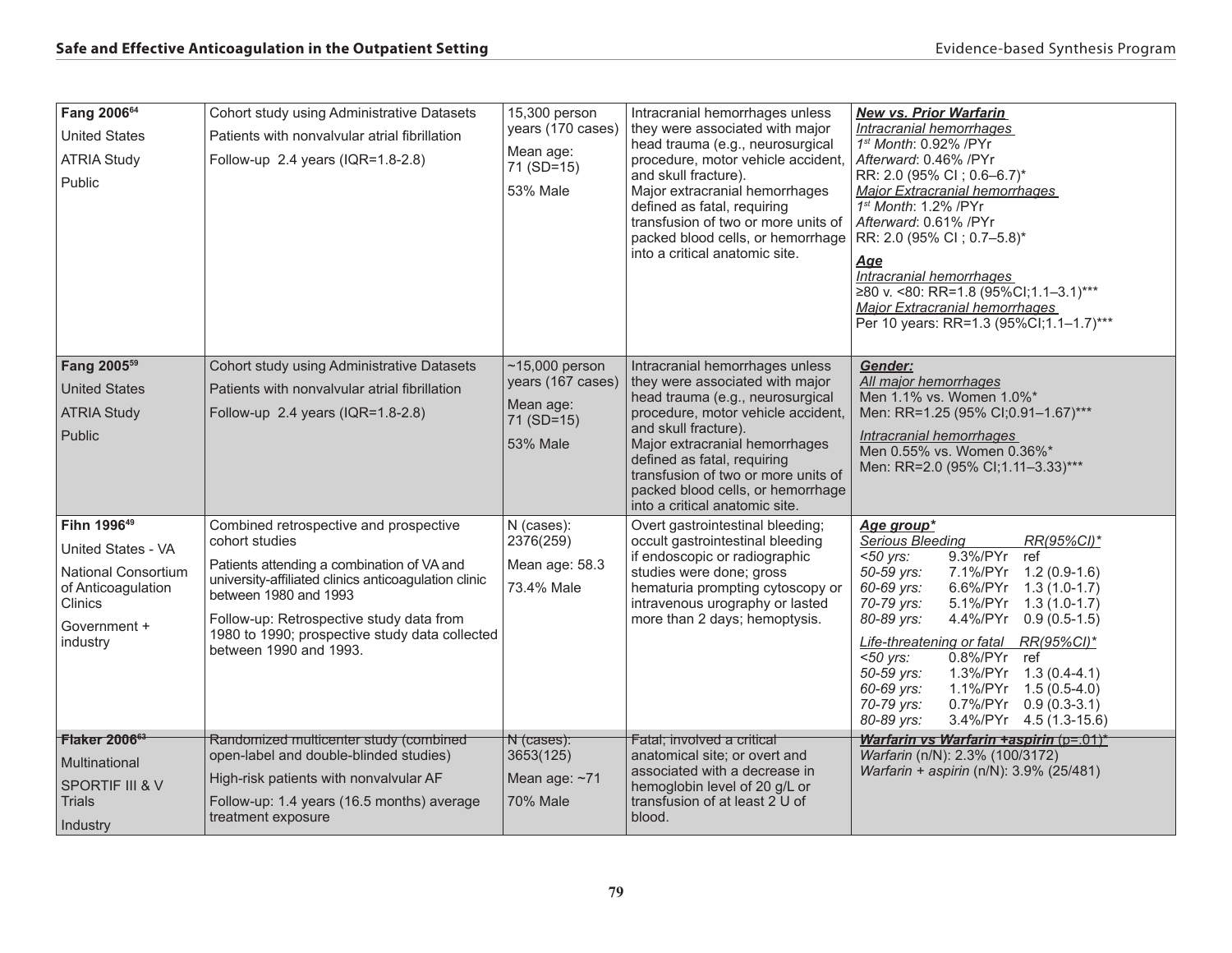| Gage 200680<br><b>United States</b><br><b>NRAF Study</b><br>Public                          | Cohort study using medical records from the<br>National registry of Atrial Fibrillation data set.<br>Medicare patients with confirmed atrial<br>fibrillation<br>Follow-up to a maximum of 1000 days after<br>baseline hospitalization                                                                                                                    | N (cases):<br>1604(67)<br>Mean age: ~80<br>~43% Male        | Major bleeding defined using ICD-<br>9-CM codes                                                                            | <b>Risk Index (HEMORR, HAGES)</b><br>Bleeds per 100 patient-years (95%CI)<br>Score:<br>$0: 1.9(0.6-4.4)$<br>$1: 2.5(1.3-4.3)$<br>$2: 5.3(3.4-8.1)$<br>$3: 8.4(4.9-13.6)$<br>$4: 10.4(5.1-18.9)$<br>$≥5$ : 12.3 (5.8-23.1)<br><b>Risk Index (OBRI):</b><br>$1.1(0.3-4.3)$<br>Low:<br>Moderate: 4.9 (3.6-6.5)<br>High:<br>$8.8(5.6-14.0)$<br>Risk Index (Kuijer 1999):<br>$2.9(1.3-6.5)$<br>Low:<br>Moderate: 5.2 (4.0-6.7)<br>$7.5(2.8-19.9)$<br>High:<br>Risk Index (Kearon 2003):<br>Score:<br>$0: 2.5(1.1-6.1)$<br>$1: 2.5(1.4-4.3)$<br>$2: 6.5(4.5-9.4)$<br>$3: 9.3(5.7-15.3)$<br>$≥4$ : 15.3 (6.4-36.8) |
|---------------------------------------------------------------------------------------------|----------------------------------------------------------------------------------------------------------------------------------------------------------------------------------------------------------------------------------------------------------------------------------------------------------------------------------------------------------|-------------------------------------------------------------|----------------------------------------------------------------------------------------------------------------------------|-------------------------------------------------------------------------------------------------------------------------------------------------------------------------------------------------------------------------------------------------------------------------------------------------------------------------------------------------------------------------------------------------------------------------------------------------------------------------------------------------------------------------------------------------------------------------------------------------------------|
| Gasse 2005 <sup>60</sup><br><b>UK</b><br>Government +<br>industry                           | Longitudinal cohort study plus a nested case-<br>control analysis<br>Patients (from the UK General Practice<br>research Database) who had a first ever<br>warfarin prescription for AF during the study<br>period and continued treatment for more than<br>90 days<br>Follow-up was approximately 1 year (3740.8)<br>patient-years of warfarin exposure) | N (cases):<br>4152(46)<br>Age range: ~70<br><b>58% Male</b> | Idiopathic bleeds that resulted<br>in hospitalization within 30 days<br>or death within 7 days following<br>bleeding event | Warfarin +concomitant drug [incidence rate =<br>cases/100 PYAR]*<br>Total:<br>1.2<br>0.9<br>Warfarin alone:<br>1.8<br>Concomitant (all):<br>3.4<br>Allopurinol:<br>1.2<br>Amiodarone:<br>2.4<br>Aspirin:<br>0.9<br>Levothyroxine:<br>Metronidazole:<br>38.5<br>Miconazole:<br>41.7<br>Omeprazole:<br>3.2<br>3.8<br>Paracetamol:<br>Paracetamol +<br>Dextropropoxyphene: 4.1                                                                                                                                                                                                                                 |
| <b>Gomberg-Maitland</b><br>200665<br>Multinational<br>SPORTIF III & V<br>Trials<br>Industry | Randomized multicenter study (combined<br>open-label and double-blinded studies)<br>High-risk patients with nonvalvular AF<br>Followed up to 24 months                                                                                                                                                                                                   | N (cases): 3624<br>(NA)<br>Mean age: ~71<br>69.7% Male      | Major bleeding                                                                                                             | Warfarin arm*<br>Women vs men: -0.35%/yr difference (P=0.491)<br>Men: 91 events, 2.57%/yr<br><i>Women</i> ≥ 75: 2.60%/yr<br>Women < 75: 1.83%/yr                                                                                                                                                                                                                                                                                                                                                                                                                                                            |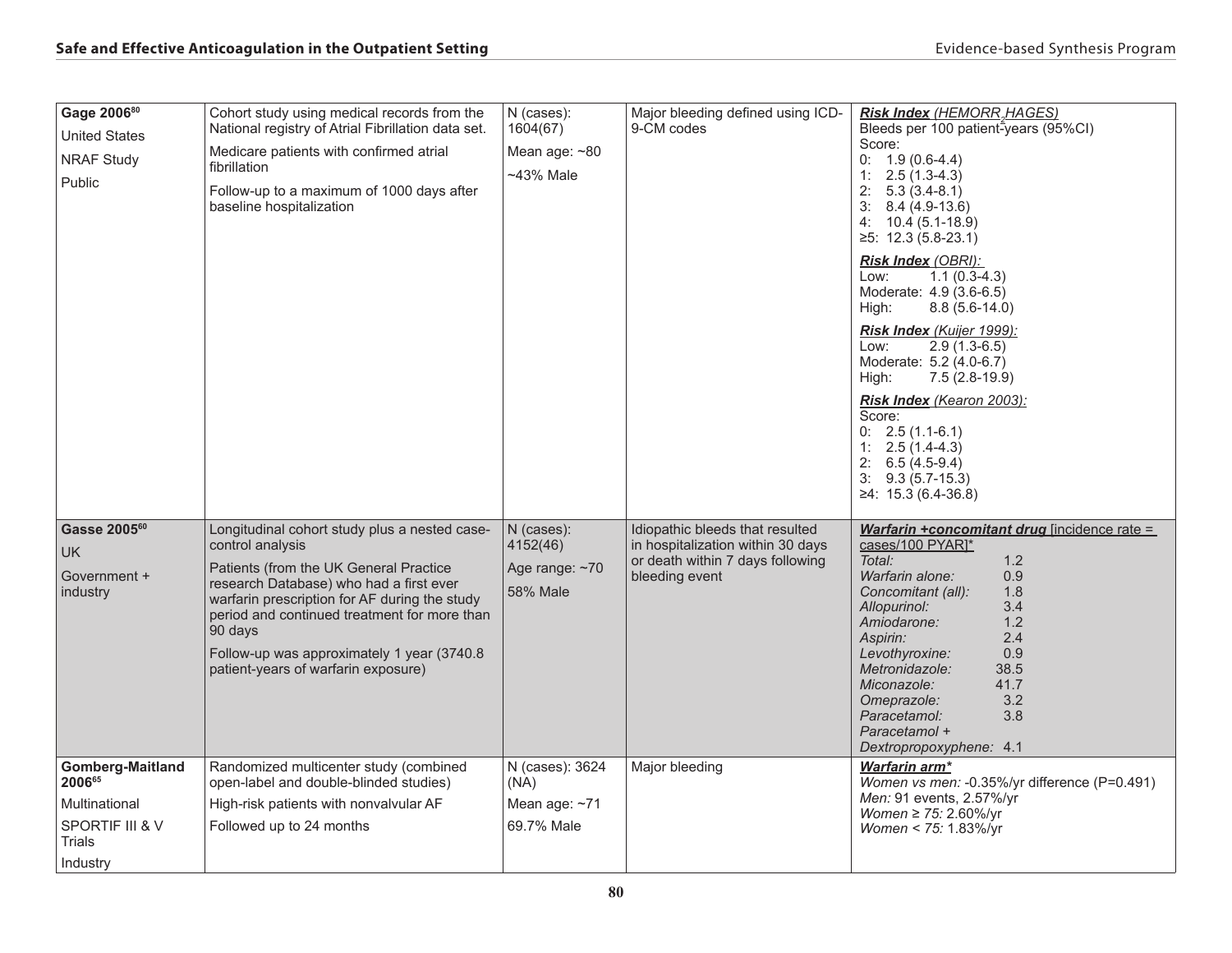| Hart 1999 <sup>53</sup><br>Meta-analysis                                                                                | Meta-analysis of 6 randomized trials of<br>warfarin vs aspirin + warfarin. All published<br>prior to 1998 none of which were largest alone<br>to be included<br>Patients with prosthetic cardiac valves (4<br>trials), men with coronary risk factors (1 trial),<br>patients with AF (1 trial)<br>Follow-up: | N (cases):<br>3874(31)<br>Mean age: NA<br>NA % Male                                            | Intracranial hemorrhage                                                                                                                                                                                                                                                                                                                                                                           | Warfarin vs Warfarin +aspirin $(p=.08)^*$<br>Warfarin (n/N): 0.46% (9/1947)<br>Warfarin + aspirin (n/N): 1.14% (22/1927)                                                                                                                                                                                                                                          |
|-------------------------------------------------------------------------------------------------------------------------|--------------------------------------------------------------------------------------------------------------------------------------------------------------------------------------------------------------------------------------------------------------------------------------------------------------|------------------------------------------------------------------------------------------------|---------------------------------------------------------------------------------------------------------------------------------------------------------------------------------------------------------------------------------------------------------------------------------------------------------------------------------------------------------------------------------------------------|-------------------------------------------------------------------------------------------------------------------------------------------------------------------------------------------------------------------------------------------------------------------------------------------------------------------------------------------------------------------|
| Healey 2008 <sup>69</sup><br>[ACTIVE-W]<br>Multinational<br>Industry                                                    | Prospective randomized study (warfarin arm<br>of RCT)<br>Patients with AF and at least 1 additional risk<br>factor for stroke<br>Followed up to 24 months (median 1.3 years)                                                                                                                                 | N (cases): 3371<br>(93)<br>Mean age: 70.2<br>$(SD=9.5)$<br>66% Male                            | Bleeding associated with: death;<br>drop in hemoglobin of at least<br>2 g/dL; significant hypotension<br>with the need for inotropic<br>agents bleeding requiring<br>surgical intervention (other than<br>vascular site repair); symptomatic<br>intracranial hemorrhage;<br>intraocular hemorrhage causing<br>loss of vison; or the requirement<br>for a transfusion of at least 2 U of<br>blood. | Risk Index (CHADS2 score)*<br>0: 0.00/100 pt-yrs<br>1: 1.48/100 pt-yrs<br>2: 2.89/100 pt-yrs<br>3: 2.58/100 pt-yrs<br>4: 2.92/100 pt-yrs<br>5: 0.90/100 pt-yrs<br>6: 6.85/100 pt-yrs<br>CHADS2=1: 1.36%/yr<br>CHADS2>1: 2.75%/yr<br>OAC-naïve*<br>CHADS2=1: 1.81%/yr<br>CHADS2>1: 3.76%/yr<br><b>OAC-experienced*</b><br>CHADS2=1: 1.33%/yr<br>CHADS2>1: 2.47%/yr |
| Higashi 2002 <sup>54</sup><br><b>United States</b><br><b>UWMC Clinics</b><br>Government +<br>industry<br>Johnson 200870 | Retrospective cohort study<br>Patients attending Univ of Washington Med<br>Ctr anticoagulation clinics<br>Follow-up: 2.2 years (mean)<br>Retrospective longitudinal cohort study:<br>warfarin vs warfarin + antiplatelet combination                                                                         | N (cases):<br>185(28)<br>Mean age: 59.9<br>$(SD=15.7)$<br>63.8% Male<br>N (cases):<br>4183(55) | Serious bleeding: overt<br>gastrointestinal bleeding; occult<br>gastrointestinal bleeding if<br>endoscopic or radiographic<br>studies were performed; gross<br>hematuria that prompted<br>cystoscopy or intravenous<br>urography or lasted more than<br>2 days; hemoptysis; blood<br>transfusions of 2 units or more.<br>Major hemorrhage: required the<br>transfusion of two or more units       | <b>CYP2C9 Genotype*</b><br>Variant: 10.92% / PYr<br>Wild-type: 4.89% /PYr<br>Warfarin vs Warfarin + antiplatelet (p=.003)*<br>Warfarin (n/N): 0.9% (23/2560)                                                                                                                                                                                                      |
| <b>United States</b><br>Public                                                                                          | therapy<br>Patients attending Kaiser Permanente<br>Colorado anticoagulation clinics<br>Follow-up: 4.6 yr (SD=4.0)                                                                                                                                                                                            | Mean age:<br>70.7(SD=12.5<br>53.3% Male                                                        | of RBCs; caused a decrease in<br>hemoglobin concentration of $\geq 2$<br>g/dL; or involved any intracranial,<br>intraarticular, intraocular, or<br>retroperitoneal sites                                                                                                                                                                                                                          | Warfarin + antiplatelet ( $n/N$ ): 2.0% (32/1623)                                                                                                                                                                                                                                                                                                                 |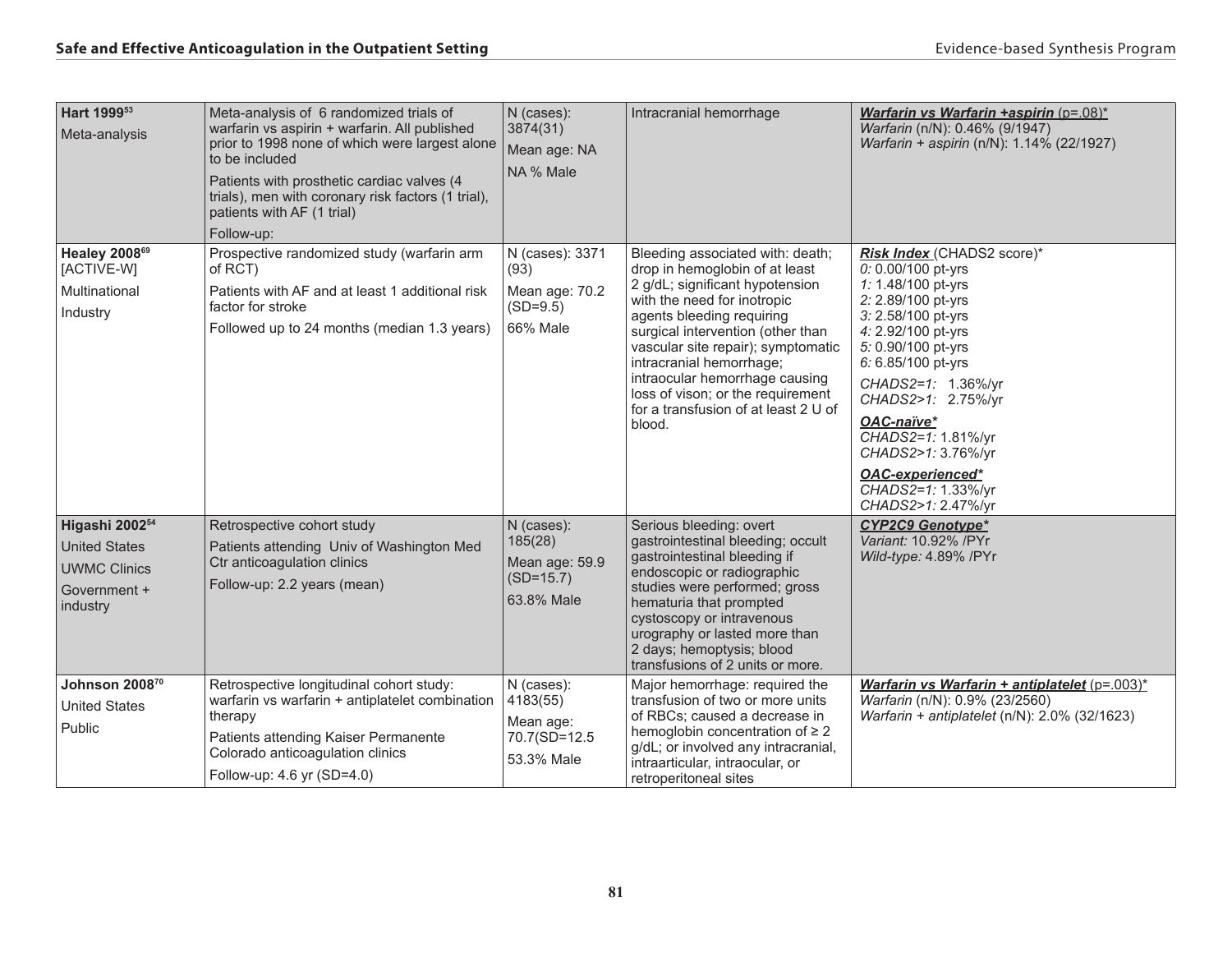| Le Tourneau 2009 <sup>81</sup><br><b>United States</b><br>Public                | Population-based retrospective cohort study<br>with chart review<br>Patients in Olmsted County, MN who had<br>mechanical mitral value replacement<br>Follow-up: 8.2 yr (SD=6.1)                                                                                            | N (cases): 112(27)<br>Mean age: 57<br>$(SD=16)$<br><b>40% Male</b>                                | Bleeding causing death,<br>hospitalization, permanent injury<br>or transfusion                                                                       | Cancer HR 4.01 (95%CI; 1.89-8.52)**<br><b>INR SD (Variability)</b><br>HR 2.48 (95%CI; 1.11-5.55)**                                                                                                                                    |
|---------------------------------------------------------------------------------|----------------------------------------------------------------------------------------------------------------------------------------------------------------------------------------------------------------------------------------------------------------------------|---------------------------------------------------------------------------------------------------|------------------------------------------------------------------------------------------------------------------------------------------------------|---------------------------------------------------------------------------------------------------------------------------------------------------------------------------------------------------------------------------------------|
| Limdi 2008 <sup>71</sup><br><b>United States</b><br><b>POAT Study</b><br>Public | Prospective cohort study: influence<br>of genotypes on risk for hemorrhagic<br>complications<br>Patients participating in the Pharmacogenetic<br>Optimization of Anticoagulation Therapy<br>(POAT) cohort study<br>Follow-up: 14.9 mo (SD=10.7)                            | N (cases):<br>446(44)<br>Mean age: 60.6<br>$(SD=15.6)$<br>51.3% Male<br>50.9% African<br>American | Major hemorrhage                                                                                                                                     | <i>Incidence rate by genotype*</i><br>CYP2C9<br>Total:<br>7.93/100 PYr<br>Wild type: 5.67/100 PYr<br>Variant: 15.74/100 PYr<br><b>VKORC1 1173C/T</b><br>8.0/100 PYr<br>Total:<br>"CC": 7.4/100 PYr<br>Any "T": 8.9/100 PYr            |
| Limdi 200975<br><b>United States</b><br><b>POAT Study</b><br>Public             | Secondary analysis of a prospective cohort<br>study: influence of kidney function on risk for<br>hemorrhagic complications<br>Patients participating in the Pharmacogenetic<br>Optimization of Anticoagulation Therapy<br>(POAT) cohort study<br>Follow-up: 16.2 mo (mean) | N (cases):<br>565(64)<br>Mean age: 61<br>$(SD=16)$<br>51.1% Male<br>47.6% African<br>American     | Major hemorrhage                                                                                                                                     | Incidence rate by GFR*<br>8.4/100 PYr<br>Overall:<br>GFR <sub>260</sub><br>6.2/100 PYr<br>GFR=30-59: 8.3/100 PYr<br>GFR<30:<br>30.5/100 PYr                                                                                           |
| Lind 200977<br>Sweden<br>Public                                                 | Prospective cohort study<br>Patients with at least at 3 month duration<br>treatment plan were recruited from several<br>warfarin clinics<br>Follow-up: 4.2 years                                                                                                           | N(cases):<br>719(73)<br>Mean age: 70<br>$(SD=11)$<br>63% Male                                     | Fatal bleeding and/or symptomatic<br>bleeding in a critical area or organ<br>and/or bleeding causing a fall in<br>hemoglobin level of 2 g/dL or more | Unadjusted<br>Gender:*<br>Men: RR=0.8 (95% CI;0.5-1.2)<br>hsCRP:*<br>Per 1 SD: 1.0 (95% CI; 0.8-1.3)<br><b>MV</b> Adjusted<br>Age***<br>Per 10 years: RR=1.4 (95%CI;1.1-1.7)<br>Thrombomodulin:***<br>Per 1 SD: 1.4 (95% CI; 1.2-1.7) |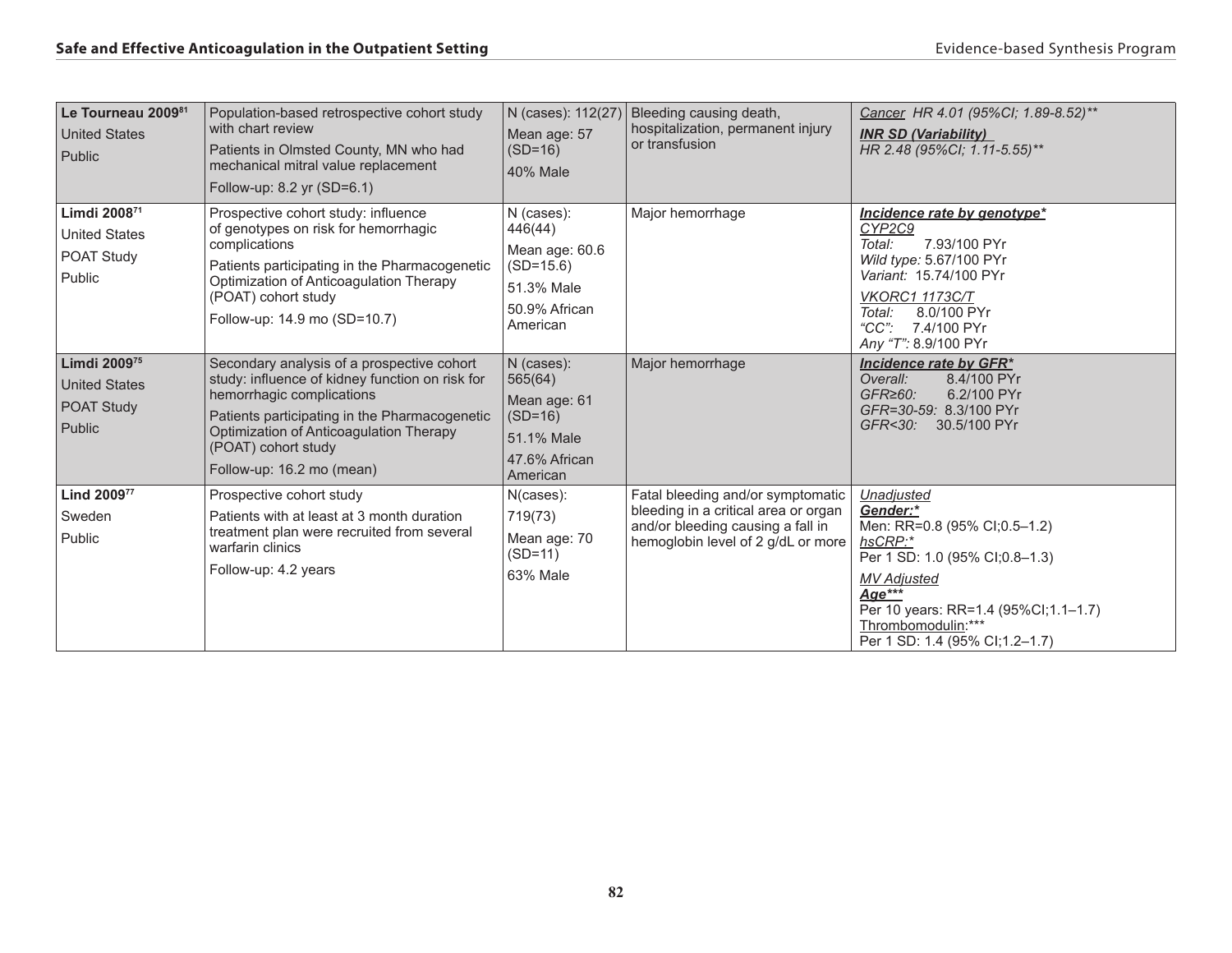| Lindh 2008 <sup>72</sup><br>Sweden<br><b>WARG</b> (Warfarin<br>Genetics) study<br>Public and Industry           | Prospective cohort with nested case-control<br>for association of INR and severe bleeding<br>risk<br>No restriction on indication for warfarin<br>treatment<br>Starting warfarin treatment or on anticoagulant<br>for $<$ 2 wks<br>Study period: 12/2001 - 8/2005<br>1276 patient-years follow-up                                                                                            | N(cases):<br>1523(33 in 29<br>patients)<br>Median<br>(interquartile<br>range) age: 66<br>(57; 74)<br>63% Male | WHO criteria: lethal, life-<br>threatening, permanently<br>disabling, or leading to hospital<br>admission (ED admissions)<br>excluded) or prolongation of<br>hospital stay | First 165 days of treatment vs. beyond 165<br>RR 1.1 (95%CI; 0.5-2.3)<br>First treatment month vs. beyond 1 month<br>RR 2.4 (95%Cl; 1.0-6.0)<br>Age HR 1.02 (95%CI; 0.98-1.06)***<br>Male sex HR 2.8 (95%Cl; 1.1-7.3)***<br>Target INR HR 1.3 (95%CI; 0.03-50)***<br>Aver. Warfarin Dose (mg/d) HR 0.97 (95%CI;<br>$0.79 - 1.2$ <sup>***</sup><br>Time Outside Ther. INR interval HR 1.2 (95%CI;<br>$0.95 - 1.5$ <sup>***</sup><br>Interacting drugs at start of tx (yes/no) HR 2.3<br>(95%CI; 1.1-4.9)***<br>INR at time of event (28 cases: 56 controls) OR<br>1.9 (95%CI; 1.1-3.4) |
|-----------------------------------------------------------------------------------------------------------------|----------------------------------------------------------------------------------------------------------------------------------------------------------------------------------------------------------------------------------------------------------------------------------------------------------------------------------------------------------------------------------------------|---------------------------------------------------------------------------------------------------------------|----------------------------------------------------------------------------------------------------------------------------------------------------------------------------|---------------------------------------------------------------------------------------------------------------------------------------------------------------------------------------------------------------------------------------------------------------------------------------------------------------------------------------------------------------------------------------------------------------------------------------------------------------------------------------------------------------------------------------------------------------------------------------|
| McMahan 1998 <sup>52</sup><br>United States.<br>Veteran's Affairs<br><b>Medical Center</b><br><b>Funding NR</b> | Retrospective cohort<br>No restriction on indication for warfarin<br>therapy<br>Most recent course of treatment (if multiple<br>courses)<br>Followed from start of treatment at VAMC<br>between 3/31/89 and 3/31/94 to end of<br>treatment or 7/1/94; mean duration of follow-<br>up 14.0 mos (range: $1$ day to 60 mos)                                                                     | N(cases):<br>565(40)<br>Mean Age 65.1<br>$(SD=10.9)$<br>98.5% Male                                            | Landefeld's bleeding severity<br>index - major hemorrhage<br>defined based on patient survival,<br>amount of blood lost, and physical<br>consequences of the hemorrhage    | GI bleeding RR 2.1 (95%CI; 0.93-4.9)***<br>Comorbid Condition RR 1.6 (95%CI; 0.86-3.1)***<br>Stroke RR 1.2 (95%CI; 0.50-2.9)***<br>Age ≥65 yrs RR 1.0 (95%CI; 0.53-1.9)***<br>Atrial Fibrillation RR 1.0 (95%CI; 0.47-2.1)***<br>Alcohol abuse RR 2.7 (95%CI; 1.4-5.4)***<br>Chronic renal insufficiency RR 2.6 (95%Cl; 1.3-<br>$5.2$ )***<br>Previous GI bleed RR 2.4 (95%CI;1.1-6.0)***<br>NOTE: other factor not significant in univariate<br>analyses include: gender(p=.63), NSAID (p=.78),<br>aspirin ( $p = .56$ ), diabetes ( $p = .27$ )                                     |
| Meckley 200873<br><b>United States</b><br><b>UWMC Clinics</b><br>Government +<br>industry                       | Retrospective cohort of patients attending<br>Univ of Washington Med Ctr anticoagulation<br>clinics<br>No restriction on indication for warfarin<br>therapy; had known CYP2C9 and VKORC1<br>genotype status<br>Attended anticoagulation clinic between 4/3/90<br>and 4/21/01 with confirmed initial warfarin<br>exposure date and at least 2 clinic visits<br>Excluded Asian or African race | N(cases):<br>172(31)<br>Mean age: 59.8<br>64.5% Male                                                          | Serious and life-threatening<br>bleeds according to Fihn, 1993<br>definition                                                                                               | Genetics***<br>CYP2C9 (Variant vs Wild-type)<br>HR 3.18 (95%CI; 1.30-7.78)<br>VKORC1 (vs. AB)<br>AA: HR 1.21 (95%CI; 0.38-3.82)<br>BB: HR 0.83 (95%CI; 0.33-2.09)                                                                                                                                                                                                                                                                                                                                                                                                                     |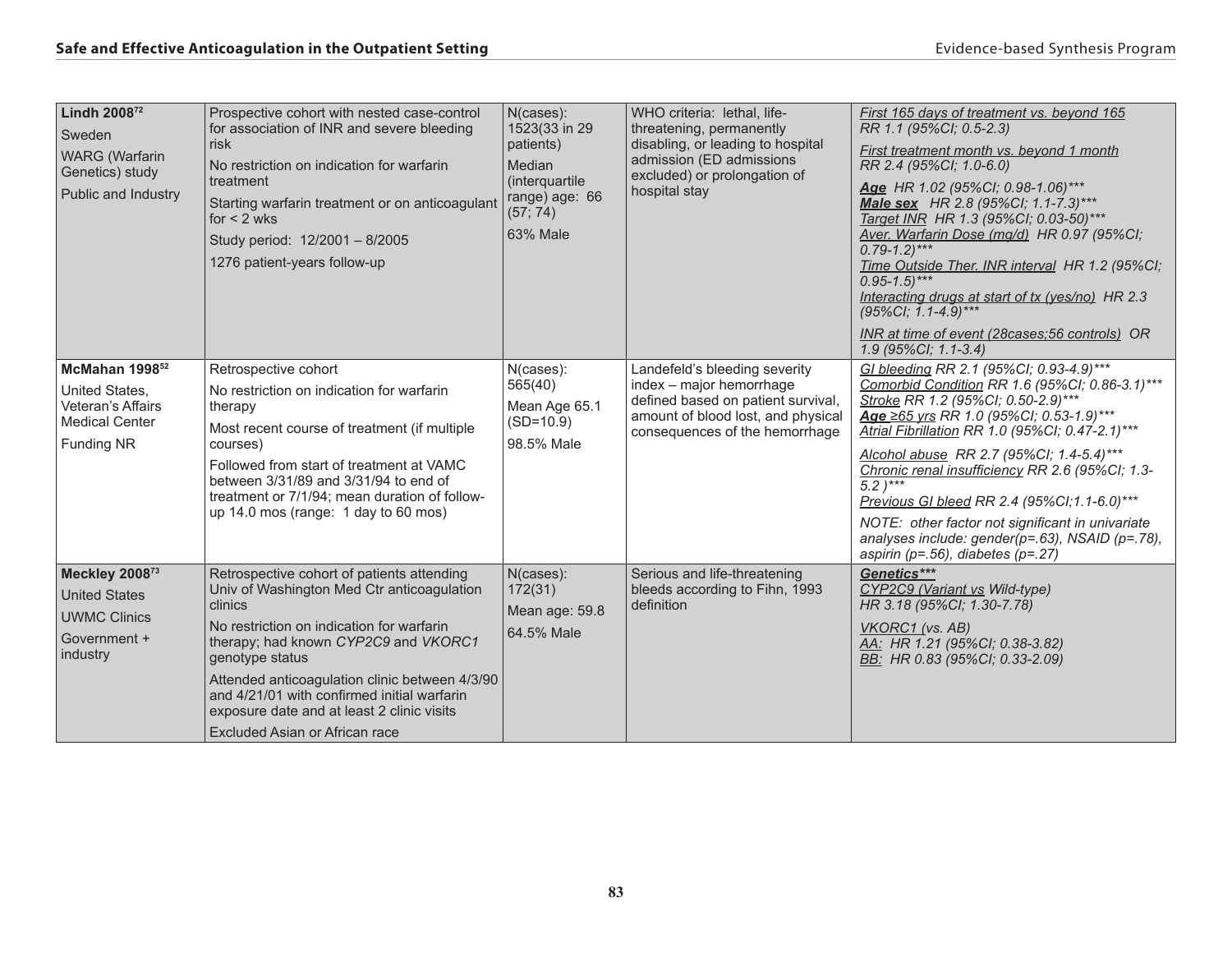| Metlay 200874<br><b>United States</b><br>Public<br>Poli 2009b <sup>78</sup><br>Italy<br><b>Funding NR</b> | Prospective cohort<br>No restriction on indication for warfarin<br>therapy<br>New and continuing users of warfarin; over<br>age 65<br>Recruited between 5/1/02 and 5/31/03; 24<br>month follow-up<br>Prospective cohort<br><b>Atrial fibrillation</b><br>Referred to anticoagulation clinic between<br>6/98 and 12/07<br>2,365 pt/years follow-up; median time of<br>follow-up 3.1 years (range: 3 mos-9.5 yrs) | N(cases):<br>2370 (111)<br>Mean age: ~78<br>(all over 65)<br><b>23% Male</b><br>N(cases):<br>662 (32 with 17<br>cerebral)<br>Median age: 75<br>yrs (range: 49-<br>94)<br><b>64% Male</b> | Any hospitalization due to<br>warfarin-related bleeding (meeting<br>specified criteria and reviewed by<br>independent reviewers)<br>Fatal, intracranial, ocular<br>causing blindness, articular,<br>or retroperitoneal; surgery or<br>transfusion of >2 blood units<br>required; hemoglobin reduced 2 g/<br>dl or more | <b>Duration of Warfarin Use*</b><br>New users of warfarin: 4.5/100 PY (95% CI; 2.9-<br>6.8)<br>Chronic users of warfain: 4.7/100PY (95%CI;<br>$3.7 - 5.8$<br>First month of follow-up vs. all other months:*<br>RR 0.9 (95%CI; 0.4-1.8)<br>Age No association***<br><b>Meds</b><br>NSAID/ASA (vs. neither)***<br>RR 1.4 (95%CI; 0.9-2.1)<br>Number of Current medications (vs. 1-3 meds)***<br>4-8 Meds: RR 1.5 (95%CI; 0.8-3.0)<br>≥9 Meds: RR 2.2 (95%CI; 1.0-4.6)<br><b>Primary Indication***</b><br>Valve condition requiring warfarin (vs. other<br>indications): RR 3.02 (95%CI; 1.91-4.78)<br>Anticoagulation clinic (vs. non-specialized clinic):<br>RR 1.63 (95%CI 0.84-3.14)<br>Risk Index (AFI):*<br>Low: $0$<br>Moderate: 1.3/100 PY<br>High: 1.4/100 PY<br><b>Risk Index (ACCP):*</b><br>Low: 0<br>Moderate: 0<br>High 1.4/100 PY<br>Risk Index (CHADS2):*<br>Low: $0$<br>Moderate: 1.0/100 PY<br>High: 1.9/100 PY<br><b>Risk Index (NICE):*</b><br>Low: $0$ |
|-----------------------------------------------------------------------------------------------------------|-----------------------------------------------------------------------------------------------------------------------------------------------------------------------------------------------------------------------------------------------------------------------------------------------------------------------------------------------------------------------------------------------------------------|------------------------------------------------------------------------------------------------------------------------------------------------------------------------------------------|------------------------------------------------------------------------------------------------------------------------------------------------------------------------------------------------------------------------------------------------------------------------------------------------------------------------|---------------------------------------------------------------------------------------------------------------------------------------------------------------------------------------------------------------------------------------------------------------------------------------------------------------------------------------------------------------------------------------------------------------------------------------------------------------------------------------------------------------------------------------------------------------------------------------------------------------------------------------------------------------------------------------------------------------------------------------------------------------------------------------------------------------------------------------------------------------------------------------------------------------------------------------------------------------------------|
|                                                                                                           |                                                                                                                                                                                                                                                                                                                                                                                                                 |                                                                                                                                                                                          |                                                                                                                                                                                                                                                                                                                        | Moderate: 1.0/100 PY<br>High: 1.5/100 PY                                                                                                                                                                                                                                                                                                                                                                                                                                                                                                                                                                                                                                                                                                                                                                                                                                                                                                                                  |
| Poli 2009a <sup>76</sup><br>Italy<br><b>Funding NR</b>                                                    | Prospective cohort<br>Atrial fibrillation<br>Referred to anticoagulation clinic between<br>6/98 and 12/07<br>2,567 pt/years follow-up; mean time of follow-<br>up 2.7 years (range: 0.1 -13 yrs)                                                                                                                                                                                                                | N(cases):<br>783 (37 with 20<br>cerebral)<br>Median age: 75<br>yrs (range: 37-<br>(94)<br>65% Male                                                                                       | Fatal, intracranial, ocular<br>causing blindness, articular,<br>or retroperitoneal; surgery or<br>transfusion of >2 blood units<br>required; hemoglobin reduced 2 g/<br>dl or more                                                                                                                                     | Age:*<br>Major bleeding<br>≥80 v. <80: RR=1.9 (95%CI;1.2-2.8)<br>Cerebral bleeding<br>≥80 v. <80: RR=2.1 (95%CI;0.8-5.5)                                                                                                                                                                                                                                                                                                                                                                                                                                                                                                                                                                                                                                                                                                                                                                                                                                                  |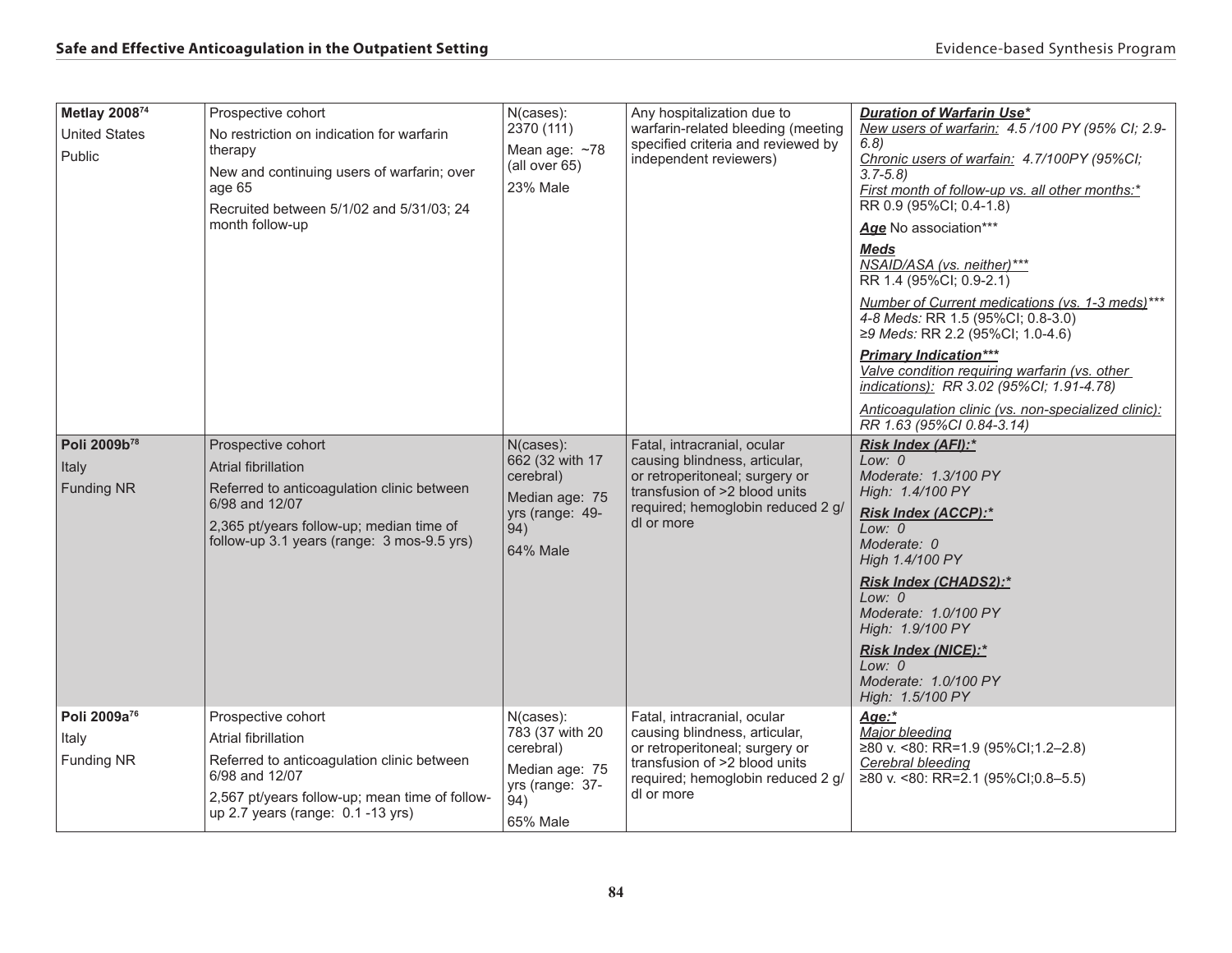| Schauer 2005 <sup>61</sup>                                                                                                | Retrospective cohort            | $N$ (cases):    | Intracranial hemorrhage, and                                                                                                                                                                                     | <b>Intracranial Hemorrhage:</b>                                                                                                                                                                                                                                  |                                                                                                                                                                                                                                                                                          |
|---------------------------------------------------------------------------------------------------------------------------|---------------------------------|-----------------|------------------------------------------------------------------------------------------------------------------------------------------------------------------------------------------------------------------|------------------------------------------------------------------------------------------------------------------------------------------------------------------------------------------------------------------------------------------------------------------|------------------------------------------------------------------------------------------------------------------------------------------------------------------------------------------------------------------------------------------------------------------------------------------|
| <b>United States</b>                                                                                                      | Nonvalvular atrial fibrillation | 9,345 (1022)    | gastrointestinal bleeding requiring                                                                                                                                                                              |                                                                                                                                                                                                                                                                  | HR (95% CI)                                                                                                                                                                                                                                                                              |
| Mean age: 72<br>Public<br>Ohio Medicaid patients; 1/1/97 to 5/31/02<br>$(SD=13.8)$<br>Mean follow-up 740 days<br>32% Male |                                 | hospitalization | Substance abuse<br>Psychiatric illness<br>Social risk factors<br>Hypertension<br><b>CHF</b><br>Diabetes mellitus<br>Liver disease<br>Renal disease<br><b>DVT</b><br>Age (per decade)<br>Sex, male<br>Race, white | 2.4 $(1.4, 4.0)$ ***<br>$1.5(1.0, 2.1)$ ***<br>$0.9(0.7, 1.3)$ *<br>1.4 $(0.9, 2.2)$ *<br>$0.9(0.6, 1.2)$ *<br>$0.9(0.7, 1.3)$ *<br>$0.9(0.4, 2.0)$ *<br>$1.3(0.9, 1.9)^{*}$<br>$0.9(0.6, 1.5)$ *<br>$1.0(0.9, 1.2)$ *<br>$1.1(0.8, 1.5)$ *<br>$0.8(0.6, 1.2)$ * |                                                                                                                                                                                                                                                                                          |
|                                                                                                                           |                                 |                 |                                                                                                                                                                                                                  | <b>GI Bleeding:</b><br>Substance abuse<br>Psychiatric illness<br>Social risk factors<br>Hypertension<br>CHF<br><b>Diabetes</b><br>Liver disease<br>Renal disease<br><b>DVT</b><br>Age (per decade)<br>Sex, male<br>Race, white                                   | HR (95% CI)<br>$1.4$ (1.1, 1.9)***<br>$1.2(1.0, 1.4)$ ***<br>$1.3(1.1, 1.5)$ ***<br>$1.1(1.0, 1.3)$ *<br>$1.3(1.1, 1.6)$ ***<br>$1.0(0.9, 1.2)$ ***<br>$1.3(1.0, 1.7)$ ***<br>$1.6(1.4, 1.9)$ ***<br>$1.2(1.0, 1.5)$ ***<br>$1.0(1.0, 1.1)^*$<br>1.1 $(0.9, 1.2)$ *<br>$0.9(0.7, 1.0)$ * |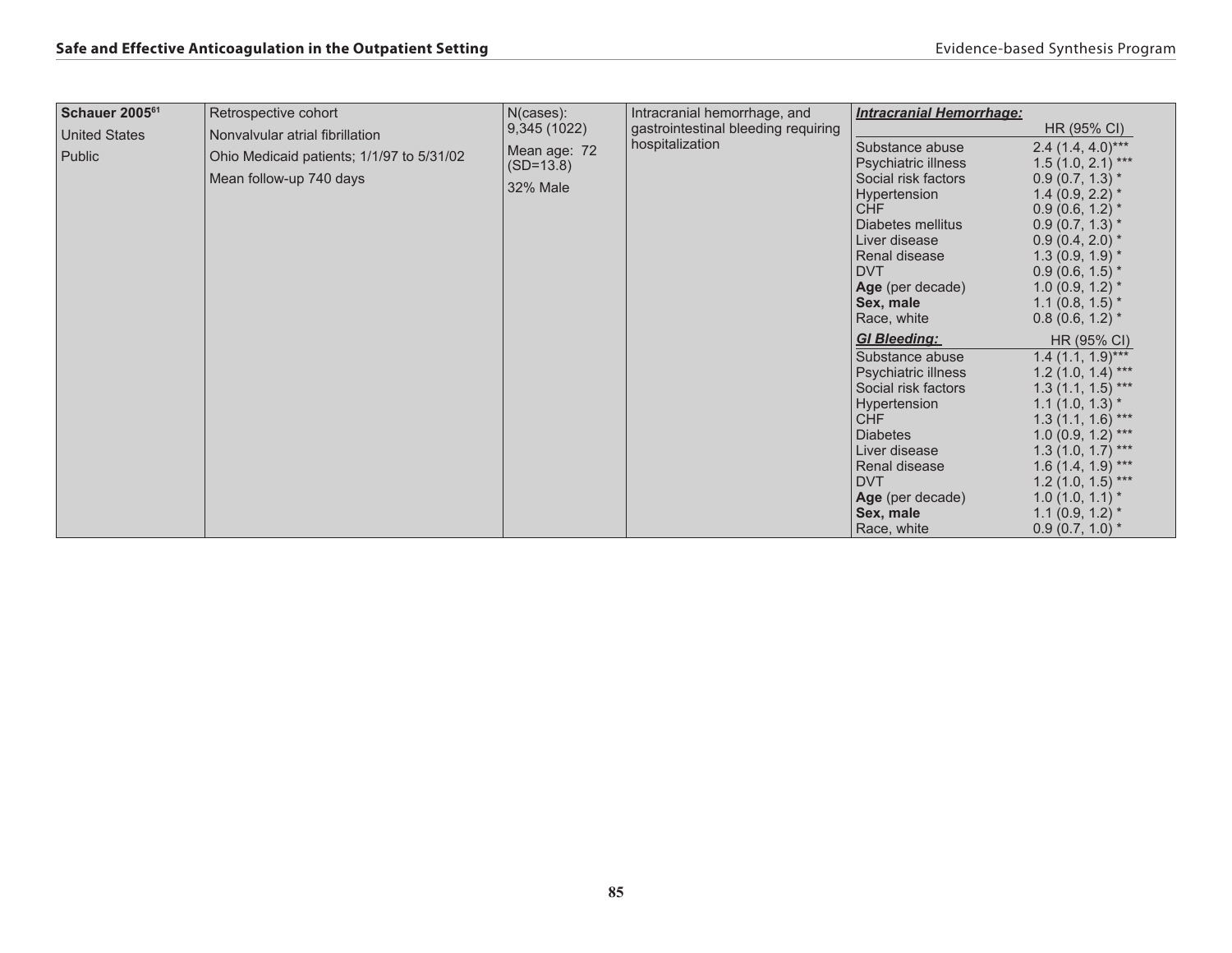| Schelleman 2010 <sup>79</sup> | Case-control study nested within the Medicaid                                                                                                                                                                                                          | Total N=353,489             | ICD-9 code indicating                |                                                                                                                                                                                                                                   | <b>GI Bleeding</b>                                                                                                                                                                                                                    |
|-------------------------------|--------------------------------------------------------------------------------------------------------------------------------------------------------------------------------------------------------------------------------------------------------|-----------------------------|--------------------------------------|-----------------------------------------------------------------------------------------------------------------------------------------------------------------------------------------------------------------------------------|---------------------------------------------------------------------------------------------------------------------------------------------------------------------------------------------------------------------------------------|
| <b>United States</b>          | programs                                                                                                                                                                                                                                               | Cases=12.193                | hospitalization for gastrointestinal | <b>New</b>                                                                                                                                                                                                                        | OR (95% CI)***                                                                                                                                                                                                                        |
| Non-profit                    | Evaluating new antihyperlipidemic<br>prescriptions in patients on warfarin for at<br>least 90 days<br>California, Florida, New York, Ohio, and<br>Pennsylvania Medicaid patients from 1999 to<br>2003<br>Average follow-up appears to be nearly 1 year | Mean age: $~59$<br>33% Male | bleeding.                            | <b>Prescription</b><br>Fenofibrate<br>Gemfibrozil<br>Fluvastatin<br>Simvastatin<br>Atorvastatin<br>Pravastatin<br>$3rd$ to 4th<br><b>Prescription</b><br>Fenofibrate<br>Gemfibrozil<br>Fluvastatin<br>Simvastatin<br>Atorvastatin | No data<br>$1.96(1.19-3.24)$<br>$1.45(0.68-3.09)$<br>$1.33(1.00-1.78)$<br>$1.29(1.04-1.61)$<br>$0.66(0.38-1.14)$<br>OR (95% CI)***<br>$1.31(0.62 - 2.79)$<br>$1.23(0.61 - 2.48)$<br>No data<br>$1.10(0.79-1.53)$<br>$0.62(0.46-0.85)$ |
|                               |                                                                                                                                                                                                                                                        |                             |                                      | Pravastatin<br>Male sex<br>Age, (ref=<50)<br>50-59<br>60-69<br>70-79<br>$80+$<br>Prior GI bleed<br><b>Diabetes</b><br>Liver disease                                                                                               | $0.54(0.29-1.01)$<br>OR (95% CI)*<br>$0.95(0.92-0.99)$<br>$1.43(1.32 - 1.56)$<br>1.81 (1.68-1.96)<br>2.14 (1.99-2.30)<br>$2.34(2.18-2.51)$<br>$3.12(3.00-3.24)$<br>1.62 (1.56-1.68)<br>1.79 (1.72-1.87)                               |
|                               |                                                                                                                                                                                                                                                        |                             |                                      | <b>CKD</b>                                                                                                                                                                                                                        | 2.57 (2.47-2.68)                                                                                                                                                                                                                      |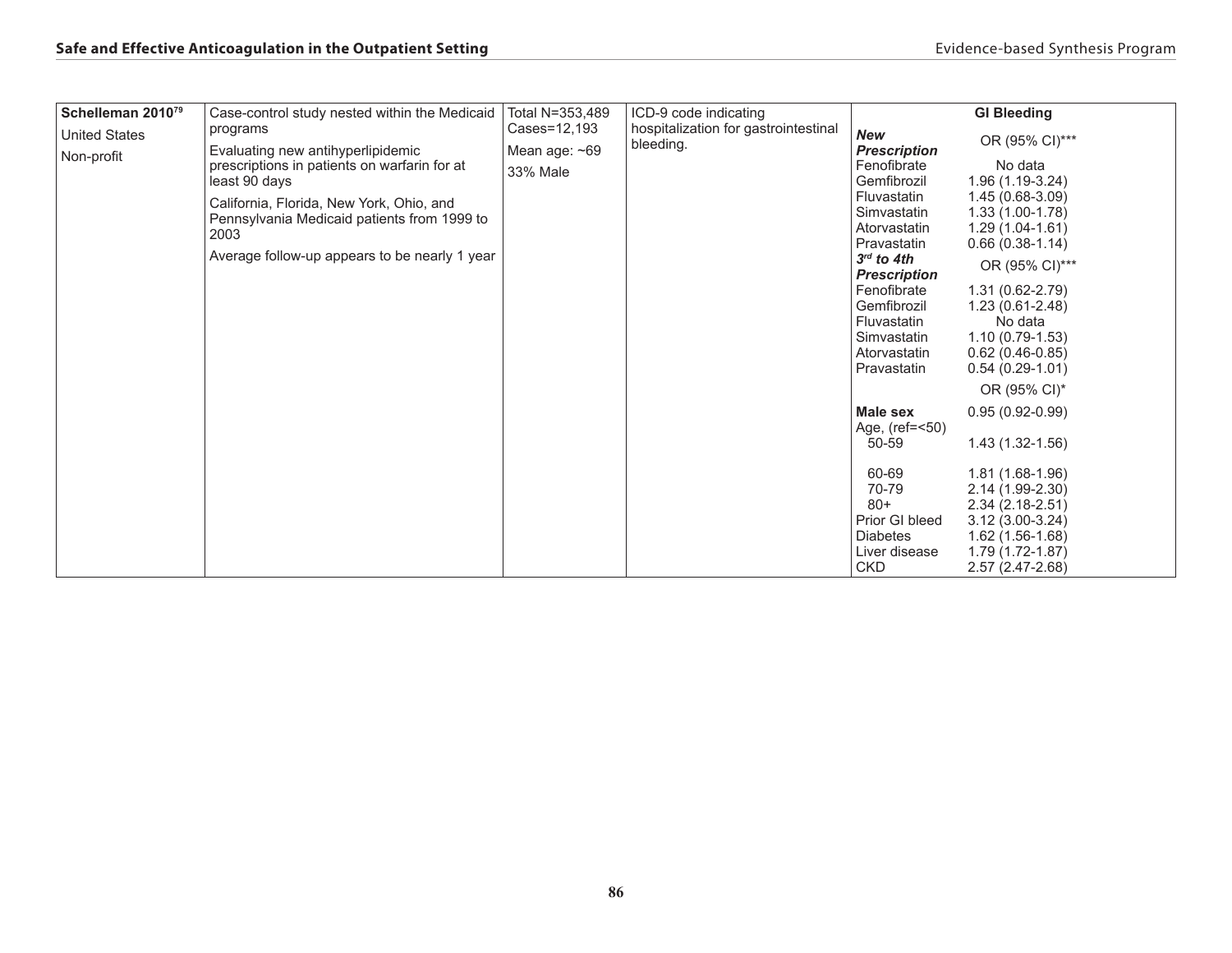| Shireman 2006 <sup>66</sup><br><b>United States</b><br>Non-profit                                                                       | Retrospective Cohort<br>Atrial fibrillation<br>All patients $\geq 65$ years old; discharged from<br>hospital receiving warfarin therapy between<br>4/98 and 3/99 and between 7/00 and 6/01                                                                              | Total N=26,345<br>$(*415)$<br>Development<br>cohort n=19,875<br>$(-318)$<br><b>Validation cohort</b><br>$n=6,470(-97)$<br>Mean age: 88%<br>70 years or older<br><b>47% Male</b> | Hospitalized for major acute<br>bleeding event (GI hemorrhage,<br>intracranial hemorrhage)<br>(NOTE: only included events<br>within 90 days of discharge from<br>index AF admission and only the<br>first event for a subject) | <b>Results from Development Cohort</b><br>Age ≥ 70 yrs: HR 1.63 (95%Cl; 1.08-2.48<br>Male gender: HR 0.73 (95%CI; 0.58-0.92)<br>Remote bleeding event: HR 1.79 (95%CI; 1.36-2.37)<br>Recent bleeding event: HR 1.85 (95%CI; 1.41-2.44)<br>Alcohol or drug abuse: HR 2.03 (95%CI; 1.07-3.83)<br>Diabetes: HR 1.31 (95%CI; 1.04-1.66)<br>Anemia: HR 2.36 (95%Cl: 1.76-3.17)<br>Antiplatelet drug: HR 1.38 (95%Cl 1.07-1.78)<br><b>Results from Validation Cohort</b><br>Risk Index (Shireman 2006): (p<0.0001)<br>Low: 0.9% (cases=35)<br>Moderate: 2.0% (cases=48)<br>High: 5.4% (cases=12)<br><b>Risk Index</b> (Kuijer 1999): (p=0.74)<br>Moderate: 1.5%<br>High: 1.8%<br><b>Risk Index (OBRI): (p&lt;0.0001)</b><br>Moderate: 1.0%<br>High: 2.5% |
|-----------------------------------------------------------------------------------------------------------------------------------------|-------------------------------------------------------------------------------------------------------------------------------------------------------------------------------------------------------------------------------------------------------------------------|---------------------------------------------------------------------------------------------------------------------------------------------------------------------------------|--------------------------------------------------------------------------------------------------------------------------------------------------------------------------------------------------------------------------------|----------------------------------------------------------------------------------------------------------------------------------------------------------------------------------------------------------------------------------------------------------------------------------------------------------------------------------------------------------------------------------------------------------------------------------------------------------------------------------------------------------------------------------------------------------------------------------------------------------------------------------------------------------------------------------------------------------------------------------------------------|
| Smith 2002 <sup>55</sup><br><b>United States</b><br>Public                                                                              | Case-control<br>Cases: history of stroke, taking warfarin, and<br>hospitalized for warfarin-related ICH; age ≥ 60<br>Controls: history of stroke, taking warfarin,<br>$age \geq 60$<br>80% of each group treated with warfarin as a<br>result of previous stroke or TIA | N(cases): 82(26)<br>Mean age: 75<br>53.% Male                                                                                                                                   | Intracranial hemorrhage                                                                                                                                                                                                        | <b>Comorbidity</b><br>Leukoaraiosis: OR 12.9 (95%Cl; 2.8-59.8);<br>adjusted OR 8.4 (95%CI; 1.4-51.5)<br>Severe (grade 3 or 4) leukoaraiosis: OR 24.9<br>(95%Cl;4.5-137.4) vs. absence of leukoaraiosis                                                                                                                                                                                                                                                                                                                                                                                                                                                                                                                                             |
| <b>Stroke Prevention</b><br>in Atrial Fibrillation<br>(SPAF) Investigators<br>199648<br><b>United States</b><br>SPAF II study<br>Public | Warfarin arm of RCT comparing warfarin and<br>aspirin<br>Non-valvular atrial fibrillation<br>Candidates for warfarin anticoagulation<br>Mean follow-up 2.6 years                                                                                                        | N(cases): 555(34)<br>Mean age: 70 for<br>all patients<br>69% Male                                                                                                               | Bleeding involving the central<br>nervous system; requiring<br>hospitalization, blood transfusion,<br>and/or surgical intervention; or<br>resulted in permanent functional<br>impairment to any degree                         | Univariate Risk of Bleeding During Warfarin<br>Treatment:*<br>Age > 75 yr: RR 2.6 (p=0.009)<br>Male gender: RR 0.9<br><b>Comorbidities</b><br>Thromboembolism: RR 1.9<br>CHF: RR 2.0 (p=0.05)<br>Diabetes: RR 1.9 (p=0.09)<br>GI bleeding: RR 1.6<br>Hypertension: RR 1.1<br><b>Other Meds</b><br>NSAIDs: RR 1.3<br>Other prescriptions: RR 1.2/drug (p=0.003)<br><b>Other</b><br>Tobacco Use: RR $1.9$ (p=0.1)<br>Alcohol: RR 1.0                                                                                                                                                                                                                                                                                                                 |